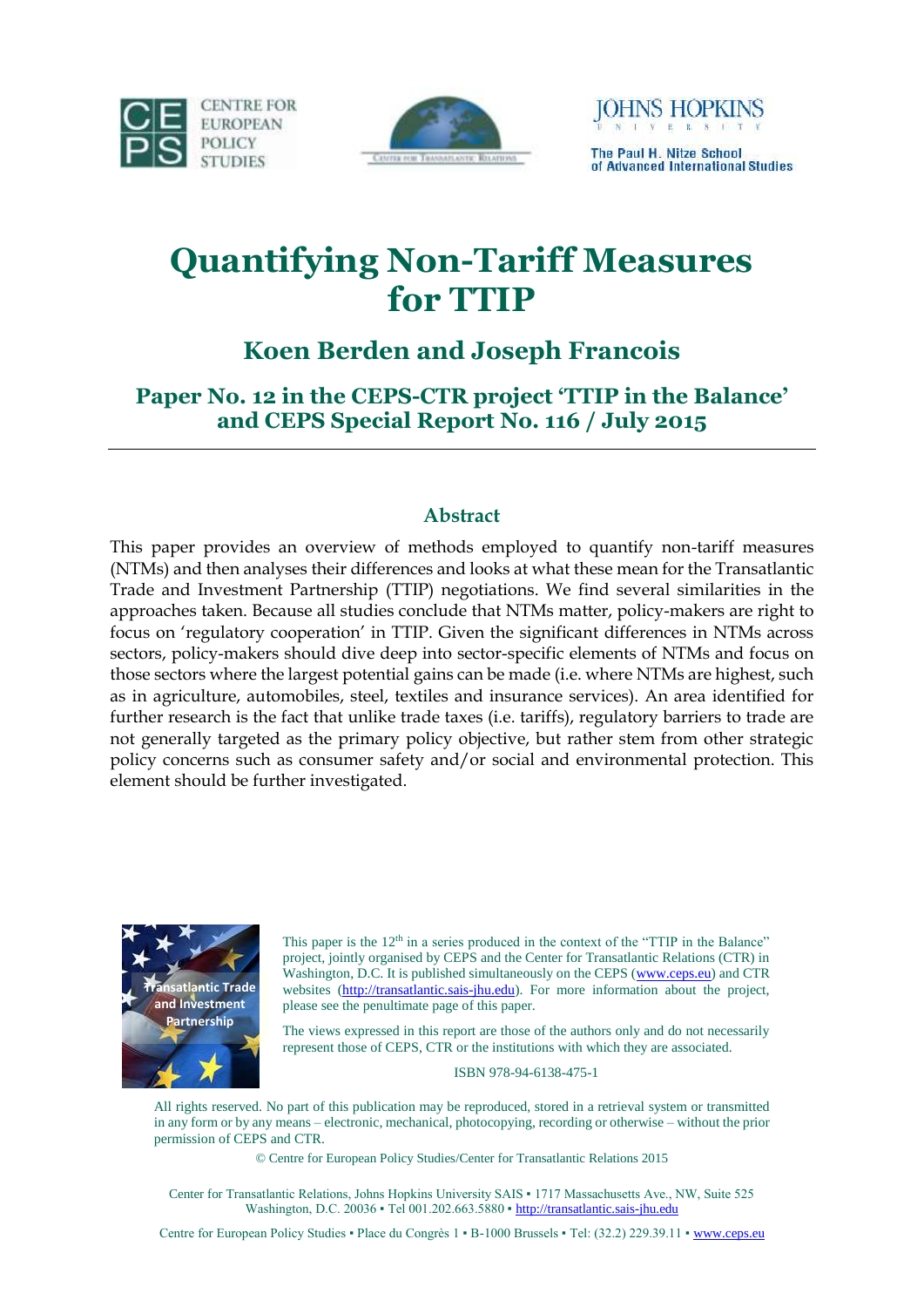# **TABLE OF CONTENTS**

| 2. |     |                                                                            |  |
|----|-----|----------------------------------------------------------------------------|--|
|    | 2.1 | The Dean et al. (2009) NTM quantification methodology (price-based)  4     |  |
|    | 2.2 | The Berden et al. (2009) NTM quantification methodology (quantity-based) 6 |  |
|    | 2.3 |                                                                            |  |
|    | 2.4 |                                                                            |  |
| 3. |     |                                                                            |  |
|    | 3.1 |                                                                            |  |
|    | 3.2 |                                                                            |  |
|    |     |                                                                            |  |
|    |     |                                                                            |  |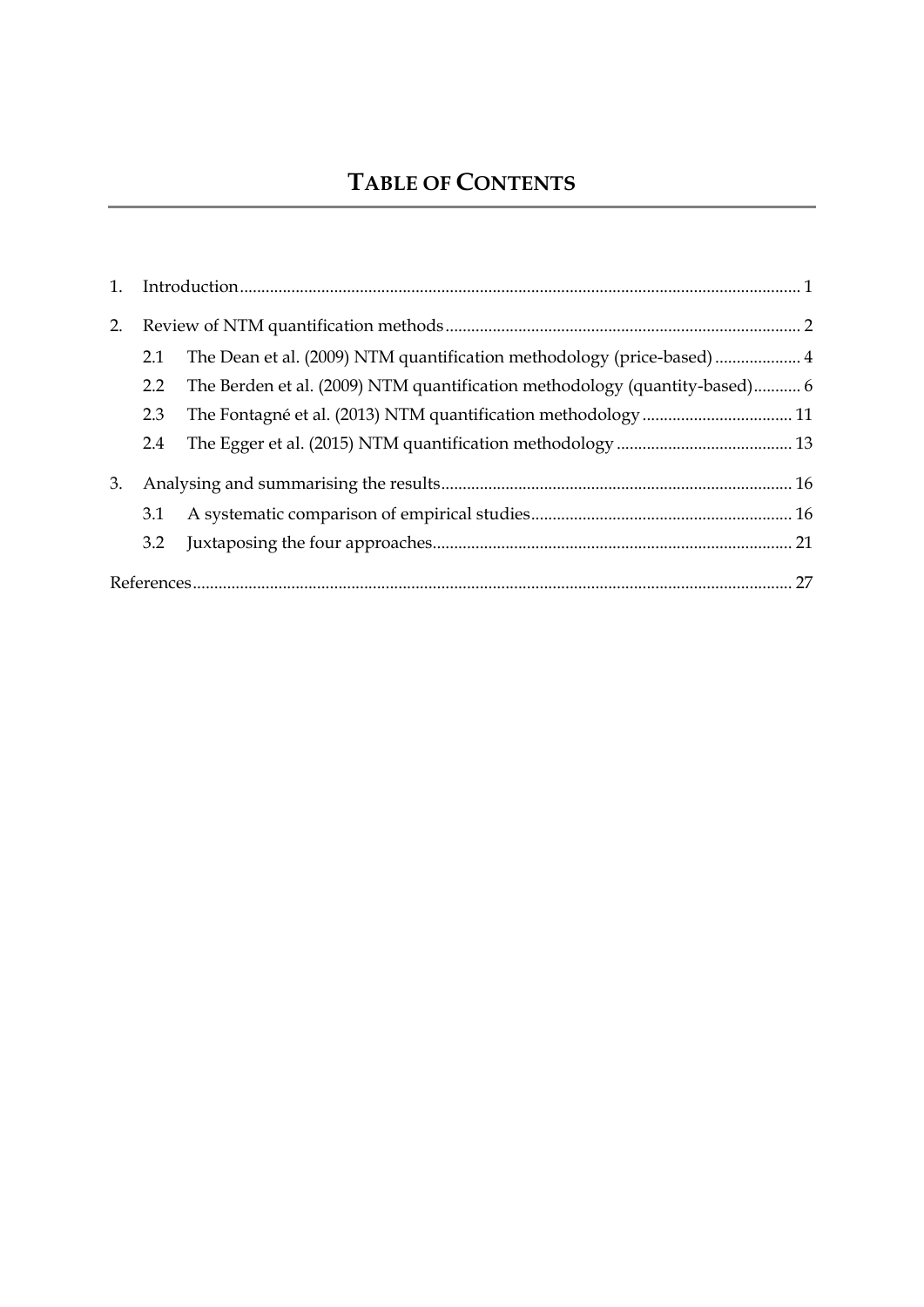# **Quantifying Non-Tariff Measures for TTIP**

## **Koen Berden and Joseph Francois\***

## **Paper No. 12 in the CEPS-CTR project 'TTIP in the Balance' and CEPS Special Report No. 116 / July 2015**

## <span id="page-2-0"></span>**1. Introduction**

 $\overline{a}$ 

The Transatlantic Trade and Investment Partnership (TTIP) is not just like any other free trade agreement negotiated or signed into existence (Fontagné et al., 2013; Berden et al., 2009). The communicated objectives of TTIP make it clear that its goals include but go beyond traditional market-access elements such as goods and services trade and customs duties, and rules. TTIP is envisaged to especially focus on the areas of 'regulatory cooperation' and 'rules'.

Traditional economic (ex-ante) impact analyses used to focus on tariffs, quotas and subsidies (and increasingly also barriers to services trade) as the main trade policy instruments. With an enlarged scope of trade agreements like TTIP that include regulatory cooperation, these analyses were no longer sufficient to estimate the potential impact of TTIP – or any TTIP-like agreement. The main challenge that needed to be addressed in order to be able to quantify the potential economic effects was **how to quantify economically the area of regulatory**  differences – in this case between the European Union and United States.<sup>1</sup>

Several studies have looked at the potential economic effects of TTIP, ranging from Berden et al. (2009) to Fontagné et al. (2013), Francois et al. (2013) and Felbermayr et al. (2013). These studies have been compared by Pelkmans et al. (2014) in their comparative work for the European Parliament. All of these studies focus on the likely macroeconomic and sectoral impacts of TTIP. For that they take as input for their methodological approaches different ways to quantify economically regulatory differences, or non-tariff measures (NTMs), as they are also called. NTMs – as opposed to non-tariff barriers (NTBs) – are compatible with the WTO charter. The term NTM is therefore often used as the collective name for regulatory differences or barriers that include technical barriers to trade (TBT) and sanitary and phyto-sanitary (SPS) measures.

In this paper, we will first identify the methods that have been employed to quantify NTMs (section 2). We then compare some of the most important methods and analyse their differences and look at what they mean for the TTIP negotiations (section 3). We start with a short literature review of past approaches to measuring the costs of non-tariff measures. We then look in more detail at four seminal studies to quantify NTMs over the past several years: Dean et al. (2009), Berden et al. (2009), Fontagné et al. (2013) and Egger et al. (2015). These four

<sup>\*</sup> Koen Berden is Chief Economist and Senior Partner at Ecorys, Assistant Professor at Erasmus University Rotterdam, and Associate at the World Trade Institute. Joseph Francois is Professor of International Economics at the University of Bern and Managing Director of the World Trade Institute.

<sup>&</sup>lt;sup>1</sup> The comprehensive approach to include regulatory cooperation and rules in trade agreements has first been used in the EU-Canada CETA negotiations and is currently also used by the EU – in parallel with the TTIP negotiations – in the EU-Japan FTA negotiations and the negotiations over the renewal of the EU-Mexico FTA.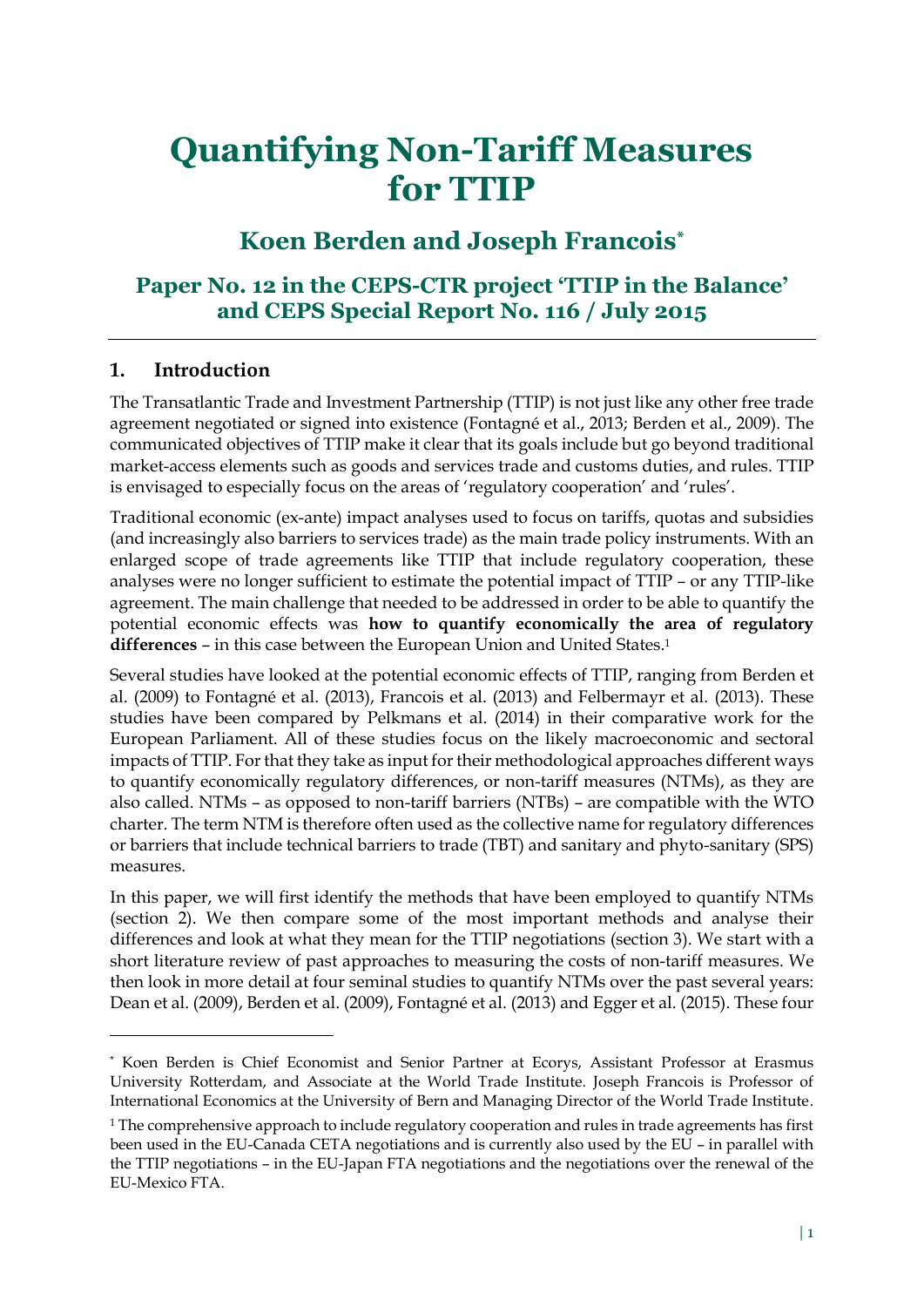studies contain cornerstone elements on how to approach NTMs – and these studies thus serve as the basis for most of the quantitative research into the realm of 'regulatory cooperation'.

We find several similarities in the approaches taken. For example, all studies find that trade costs caused by NTMs matter significantly and significantly more than remaining tariff barriers. Also the studies find significant variation of NTMs across sectors and a few sectors where NTMs are particularly high (e.g. processed foods). Differences between the approaches (and thus in results) come from a difference in basic approach (i.e. price- or quantity-based), differences in the data sources used for NTMs (e.g. business survey, UNCTAD TRAINS, past FTA data), econometric specifications (e.g. general equilibrium versus partial equilibrium), and levels of country and sector disaggregation and coverage.

Because all studies conclude that NTMs matter, policy-makers are right to focus on 'regulatory cooperation' in TTIP. Given the significant differences in NTMs across sectors, policy-makers should dive deep into sector-specific elements of NTMs and focus on those sectors where the largest potential gains can be made (i.e. where NTMs are highest, such as in agriculture, automobiles, steel, textiles and insurance services).

An area identified for further research is the fact that unlike trade taxes (i.e. tariffs), regulatory barriers to trade are not generally targeted at trade as the primary policy objective, but rather stem from other strategic policy concerns like consumer safety and/or social and environmental protection. This element should be further investigated.

## <span id="page-3-0"></span>**2. Review of NTM quantification methods**

In the past 20 years, we have witnessed two important trends regarding both multilateral and bilateral trade agreements. The first is a relative shift in focus of trade negotiations from tariff reductions to the removal of NTMs. For surveys of earlier work, see Deardorff & Stern (1998) and Ferrantino (2006). The second is an increase in the depth of trade agreements being negotiated (see for example Dür et al., 2014, and Egger et al., 2015). Because of these shifts, the importance of quantifying the impact of NTMs has increased significantly over the past 10 years, and more research into this specific field has been carried out.

There are two basic avenues one can follow in order to estimate in a systematic way the economic and trade effects of NTMs: quantity- and price-based approaches. Quantity-based approaches (or actually value-based approaches as indicated by Ferrantino, 2009) use gravity equations to estimate by how much the presence of an NTM reduces trade flows compared to potential trade. This allows for the estimation of an ad valorem equivalent (AVE) or trade cost equivalent (TCE), essentially a 'fictitious' import tariff, that – if real – would reduce imports by exactly the height of the NTM. Earlier work was done by Baldwin (1975), and Bhagwati & Srinivasan (1975), but also others have since looked at this: Leamer (1988), Trefler (1993), Kee et al. (2008, 2009), Berden et al. (2009), Fontagné et al. (2013), Francois et al. (2013) and Egger et al. (2015). The approaches based on price compare the prices in the importing country with prices of comparable products in free markets, i.e. without distortions. Using detailed price data, a distinction can be made between the impact of NTMs and the impact of local distribution costs in raising the price. Through an instrumental variables approach to incorporate the endogeneity of NTMs, the height of NTMs can be estimated. The 'price gap' or tariff equivalent is then the difference between the price of imports (higher because of the NTM) and the lower world price (in the absence of the NTM). Among those using a pricebased approach are Bradford (2003, 2005), Ferrantino (2006), and Dean et al. (2009).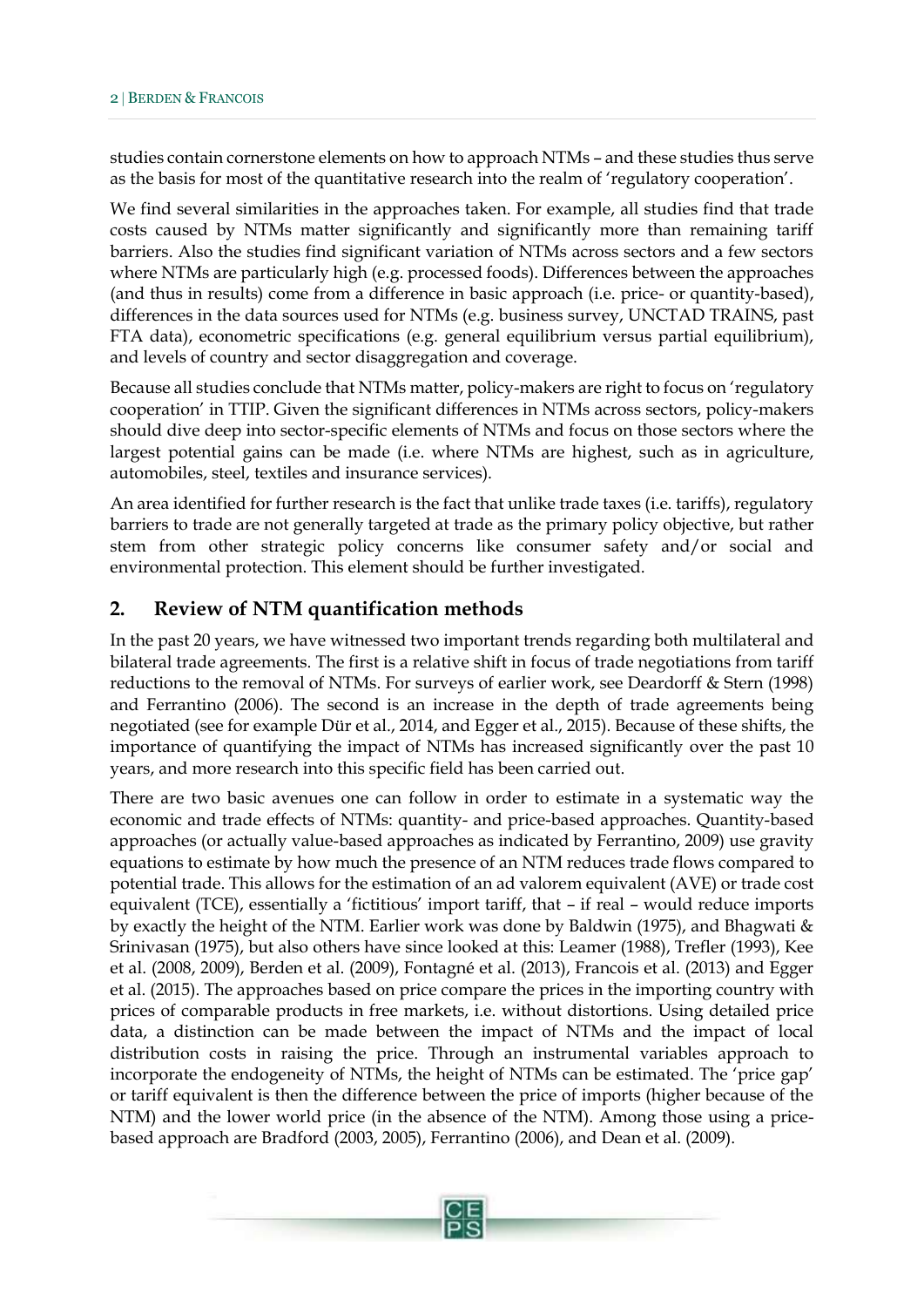The debate between those proposing price-based approaches (Ferrantino, 2006; Dean et al., 2009) and those favouring quantity-based approaches (Fontagné et al., 2013) is ongoing. According to Ferrantino (2006, p. 20 and Annex 2): "There are several reasons for preferring price gaps to quantity gaps in most cases. First, price gaps measure the difference between two observed values, a distorted (NTM-ridden) price and a non-distorted price. Quantity or value gaps measure the difference between an observed (distorted) value and an estimated ('normal') value of trade, and are thus influenced by the quality of the estimated value, which is subject to the various uncertainties surrounding econometric specifications." Fontagné et al. (2013), on the other hand, argue that although price-based approaches allow for a direct estimation of NTMs – in contrast to the more indirect quantity-based approaches – "largely due to data issues, quantity-based approaches prove more convenient for large-scale analyses such as the one [eds: economic impact assessment of TTIP] conducted here" (Fontagné et al., 2013, p. 8).

Apart from a methodological discussion between price- and quantity-based approaches, we need to be careful here for another reason: unlike trade taxes, regulatory barriers to trade are not generally targeted at trade as the primary policy objective. Rather, we are talking about regulatory approaches to issues such as consumer safety, the stability of financial markets, and environmental protection from – for example – dangerous chemicals. In this case, higher costs (identified by regressions, for example) most certainly reflect the balance between costs of regulation (including trade costs) and benefits linked to the primary policy objective. This point, while acknowledged in passing, is not given full due in quantitative analyses of NTM reductions. Where consumers (aka voters) in the US and EU place different values on such objectives, we need to be careful not to assume that identified barriers are not offset by benefits.

#### **Tariff equivalents/Trade cost equivalents (TCEs)**

 $\overline{a}$ 

Despite the methodological debate on the differences between price- and quantity-based approaches, authors from either strand agree that the ultimate goal of the quantification exercise is to yield tariff equivalents (or synonymously, ad valorem equivalents or trade cost equivalents). A TCE is in essence the aggregate height of the differences in regulatory systems expressed in one number: a 'tariff equivalent'. Expressing the total of differences in regulatory systems (estimated through either price- or quantity-based approaches) as one number has several major advantages. First of all, a tariff equivalent makes it conceptually much easier for readers to get a ballpark idea of the degree of regulatory divergence between the EU and US in a specific sector, i.e. for US exports to the EU, the difference in regulations adds up to a 26% TCE in the automotive industry. Second, tariff equivalents make it easy to compare tariff rates and regulatory differences (expressed in tariff equivalents). Third, a tariff equivalent can be compared across sectors, as the measuring unit is the same, i.e. for EU exports to the US, a 73% difference in the food sector is much higher than a 21% difference in the chemicals sector. Fourth, the removal of regulatory differences, i.e. liberalisation scenarios that are used to estimate the consequence of TTIP through regulatory cooperation, can be modelled by lowering tariff equivalents in a sector (or multiple sectors) in a partial or general equilibrium setting. This 'lowering of TCEs' represents any form of regulatory cooperation to address regulatory differences.<sup>2</sup> Please note that this implies that a lowering of a TCE implies a

<sup>2</sup> In this paper we look at the econometric techniques of quantifying the economic costs and benefits of NTMs, not at the different ways in which regulatory alignment can be achieved. Whether it is better to aim for harmonisation of standards, harmonisation of regulations, mutual recognition of standards,

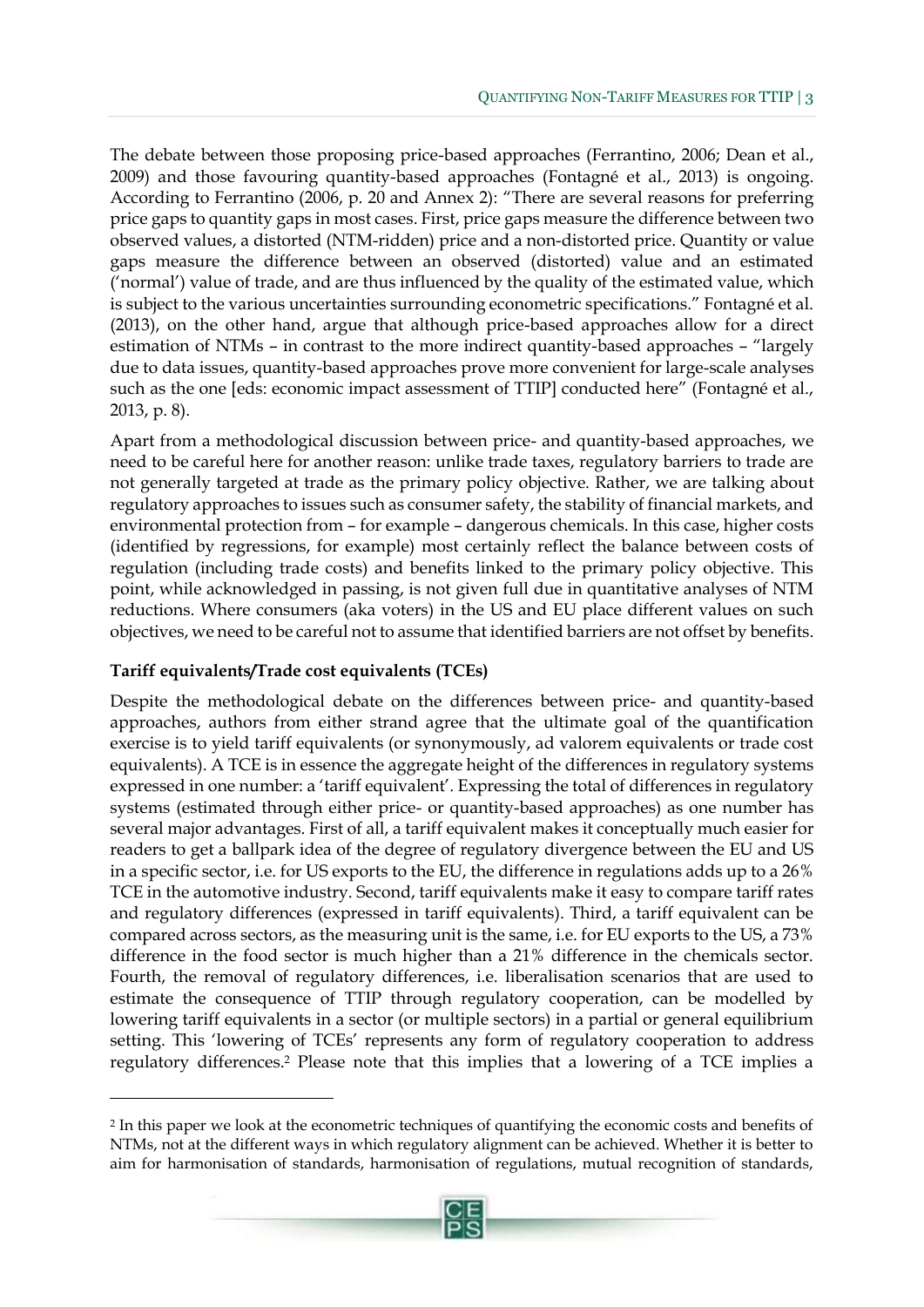lowering of NTMs, which is lowering of the *differences* between regulatory systems, not lowering the levels of protection or lowering of standards (which goes back to our earlier point on consumer and environmental protection). Fifth, a TCE – being a numerical value – can be inserted into an international trade or macro-economic model to look at the effects of regulatory cooperation on GDP, firm production, consumer prices, wages, jobs, etc., as has been done by Berden et al. (2009), Fontagné et al. (2013), Francois et al. (2013) and Felbermayr et al. (2013).

In order to do justice to both strands of work to quantify NTMs in the remainder of this section, we will cover four different studies: the price-based NTM estimation work of Dean et al. (2009) and the quantity-based NTM estimation work of Berden et al. (2009), Fontagné et al. (2013) and Egger et al. (2014). It needs to be noted that Dean et al. (2009) do not focus on measuring the potential economic impact of TTIP in particular, while the other three studies aim to do that – and as such some model specifications are different (e.g. sector selection).

While we have stressed, in the discussion so far, regulatory cooperation and reduction of differences, it is not so clear that econometric, or even price comparison approaches, actually allow full separation of simple differences in approaching the same objective from and associated dead weight costs to differences reflecting social value placed on the underlying regulations, differences and associated costs notwithstanding. We discuss this point further when we turn to the concept of actionability. At this point though, we wish to stress the risk that we, as economists, may focus too much here on cost and not enough on the benefit side of regulations that happen to have trade and investment effects.

## <span id="page-5-0"></span>**2.1 The Dean et al. (2009) NTM quantification methodology (price-based)**

Dean et al. (2009) employ a price-based approach. This means they use city-level retail price data to estimate the impact of core NTMs on prices and assess their significance. In doing so they base themselves on Bradford (2003, 2005) for price data for many products in many countries, and on Kee et al. (2008, 2009) for NTM incidence data. They go through four distinct steps in their price-based approach.

#### **The four-step approach:**

- I. NTM incidence and retail price data
- II. Price gap

 $\overline{a}$ 

- III. Variable coefficients
- IV. From variable coefficients to sector-specific TCEs

#### *I. NTM incidence and retail price data*

Dean et al. (2009) needed to collect two types of data for their analysis. First, in order to get a better understanding of the extent and types of NTMs across countries and products, they draw upon two complementary datasets: the UNCTAD TRAINS database and the USITC database (Donelly & Manifold, 2005). These data bases document EU (from the EU Market Access Database) and US (USTR National Trade Estimate Report on Foreign Trade Barriers – which includes information from the WTO Trade Policy Reviews) private-sector complaints

mutual recognition of regulations or mutual equivalence is outside the scope of this paper. This is covered in Pelkmans & Egan (forthcoming 2015).

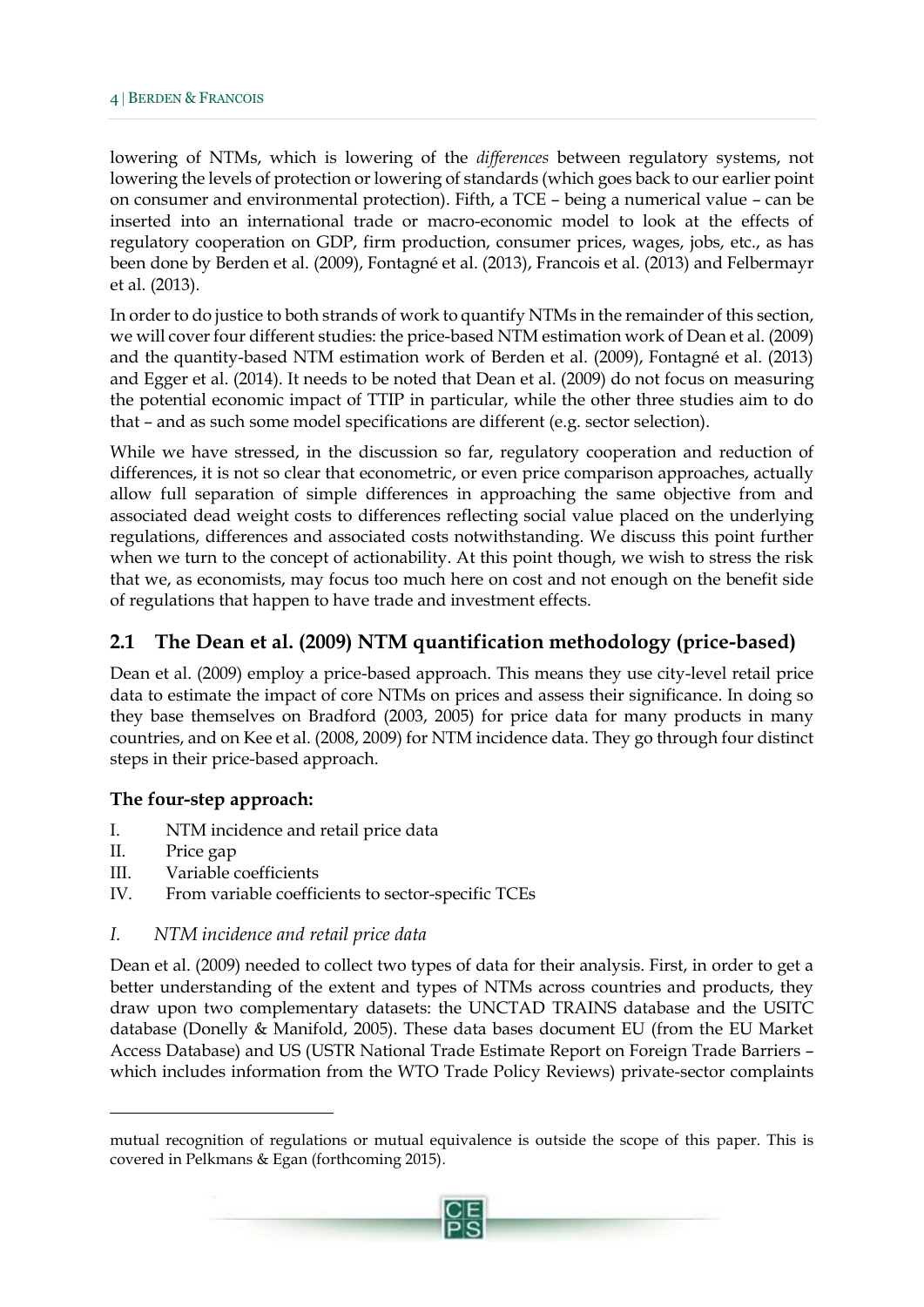about NTMs. The UNCTAD TRAINS database (including WITS) collects data from publicly available sources and reports in detail at the tariff line level. The authors used the potentially complementary information from the two databases, while at the same time there was overlap in the reported NTMs.<sup>3</sup> This is why Dean et al. compare the two datasets and conclude that NTMs appear to be widespread, and the two databases partially overlap but also provide specific independent information. This is why they used the two databases combined.

In addition to the NTM incidence, Dean et al. (2009) required extensive amounts of price data in order to carry out a 'price gap' analysis. They used city-level retail price data for 47 products from around 115 cities from the EIU CityData for 2001. This allowed the authors to examine inter- and intra-country price differences, some of which can be attributed to NTMs. They found that price differences are both product- and country-specific – again an indication for the widespread nature of NTMs.

## *II. Price gap*

Dean et al. (2009) also employed the data from Step I in a differentiated product model. This model takes into account different varieties, in particular a distinction between imported and domestic varieties. This approach matters because a big challenge for the price-based approach is product differentiation: "The model captures the fact that the retail price in a particular location will likely be an average of the retail prices of all the imported and domestic varieties sold locally, and that these products are likely to be differentiated by source" (Dean et al., 2009, p. 4).

Then, using the EIU CityData for 2001, they observe price differences – in deviation from purchasing power parity (PPP). This they define as the Price Gap or 'PG' – the dependent variable.

## *III. Variable coefficients*

 $\overline{a}$ 

In order to capture the NTM effect (NTM rent of country *i*, *Qi*), the retail price gap between the home country and foreign country  $(PG_{ii^*})$  is regressed on local distribution margins  $(\mu)$ , transport costs (*D*), and specific tariffs (*T*). The authors also correct for endogeneity of NTMs by adding two interaction terms – one with country income and one with tariffs. This is depicted in equation (1) as:

$$
PG_{ii^*} = \beta(\mu_i - \mu_{i^*}) - \gamma(D_i - D_{i^*}) - \delta(T_i - T_{i^*}) + \sigma_0(Q_i - Q_{i^*}) + \sigma_1(Q_i\tilde{Y}_i - Q_{i^*}\tilde{Y}_{i^*}) + \sigma_2(Q_i\tilde{T}_i - Q_{i^*}\tilde{T}_{i^*}) + \epsilon_{ii^*}
$$
\n(1)

where  $\sigma_0$  is the average price premium due to NTMs. This is the coefficient that is the core of the paper: a regression analysis coefficient to single out the additional price effect of NTMs by country and sector. If this coefficient is statistically significant and positive, we can conclude that the NTM effect is one that increases the price gap. The coefficient information is presented in column (A) of Table 1 below. Dean et al. (2009) do this for 65 countries. In Table 1, we only report findings for the EU and US – as this chapter focuses on the quantification of NTMs in the area of TTIP, hence on the EU and US.

<sup>&</sup>lt;sup>3</sup> TRAINS is likely to be more comprehensive and detailed, but the ITC database helps to understand whether some of the TRAINS NTMs are actually binding or not. TRAINS in turn complements the ITC database in reporting NTM complaints that come from third countries.

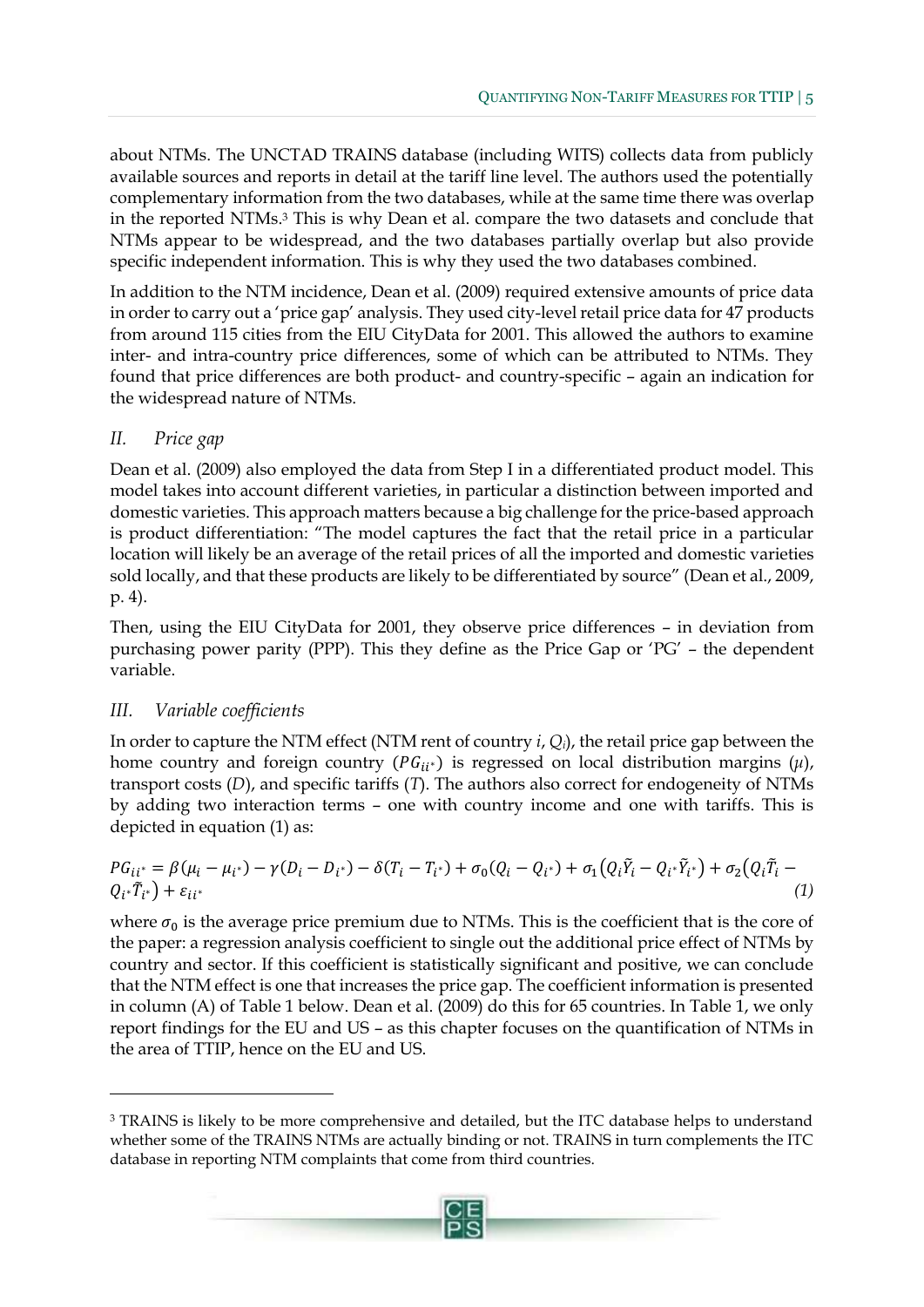## *IV. From variable coefficients to country-specific, sector-specific TCEs*

Step III above (Variable Coefficients) yields country-specific, sector-specific regression coefficients for the NTM effect. The variable coefficient of the NTM effect can be changed into trade cost estimates (tariff equivalents) as follows:

$$
TCE = 100 \times (e^{\varepsilon} - 1) \tag{2}
$$

where  $\varepsilon$  is the NTM effect regression coefficient. The TCE (in percent) is the estimated increase in prices in a country, per sector, as a consequence of NTMs. This information is presented in column (B) of Table 1 below.

| Country and sector               | NTM effect regression<br>coefficients<br>(A) | NTM TCEs $(\%)$<br>(B) |
|----------------------------------|----------------------------------------------|------------------------|
| EU (average 18 EU member states) |                                              |                        |
| - Fruits/vegetables              |                                              | 48.2                   |
| - Bovine meat                    |                                              | 68.2                   |
| - Processed food                 |                                              | 35.6                   |
| - Apparel                        |                                              | 46.3                   |
| <b>United States</b>             |                                              |                        |
| - Fruits/vegetables              | 0.47                                         | 60.6                   |
| - Bovine meat                    | 0.59                                         | 80.0                   |
| - Processed food                 | 0.30                                         | 34.6                   |
| - Apparel                        | 0.20                                         | 22.6                   |

*Table 1. Country estimates NTM coefficients and NTM TCEs* 

*Source:* Dean et al. (2009).

## **Final results**

 $\overline{a}$ 

The Dean et al. (2009) study leads to some interesting findings. First, they find for 65 countries and four sectors TCEs through direct NTM price-based estimation (above we report only for the EU and US because these NTMs are relevant for the TTIP negotiations). Second, they find that NTMs complement tariffs – in some sectors the presence of a tariff reduces the price effect of the NTM. Third, in some sectors there is a correlation between the restrictiveness of NTMs with country income (some positive, some negative).<sup>4</sup> Fourth, the level of NTMs displays some significant sector- and country-variation. Finally, they find that NTMs matter significantly in explaining trade restrictiveness in the sectors examined.

## <span id="page-7-0"></span>**2.2 The Berden et al. (2009) NTM quantification methodology (quantitybased)**

In order to quantify NTMs, the Berden et al. (2009) study develops five distinct steps in line with the quantity-based approaches to quantifying NTMs. This basic quantification work has

<sup>4</sup> It seems logical to us that, where regulatory barriers reflect income sensitive demand for higher consumer protection (as in food products and consumer goods), we would see such a positive correlation.

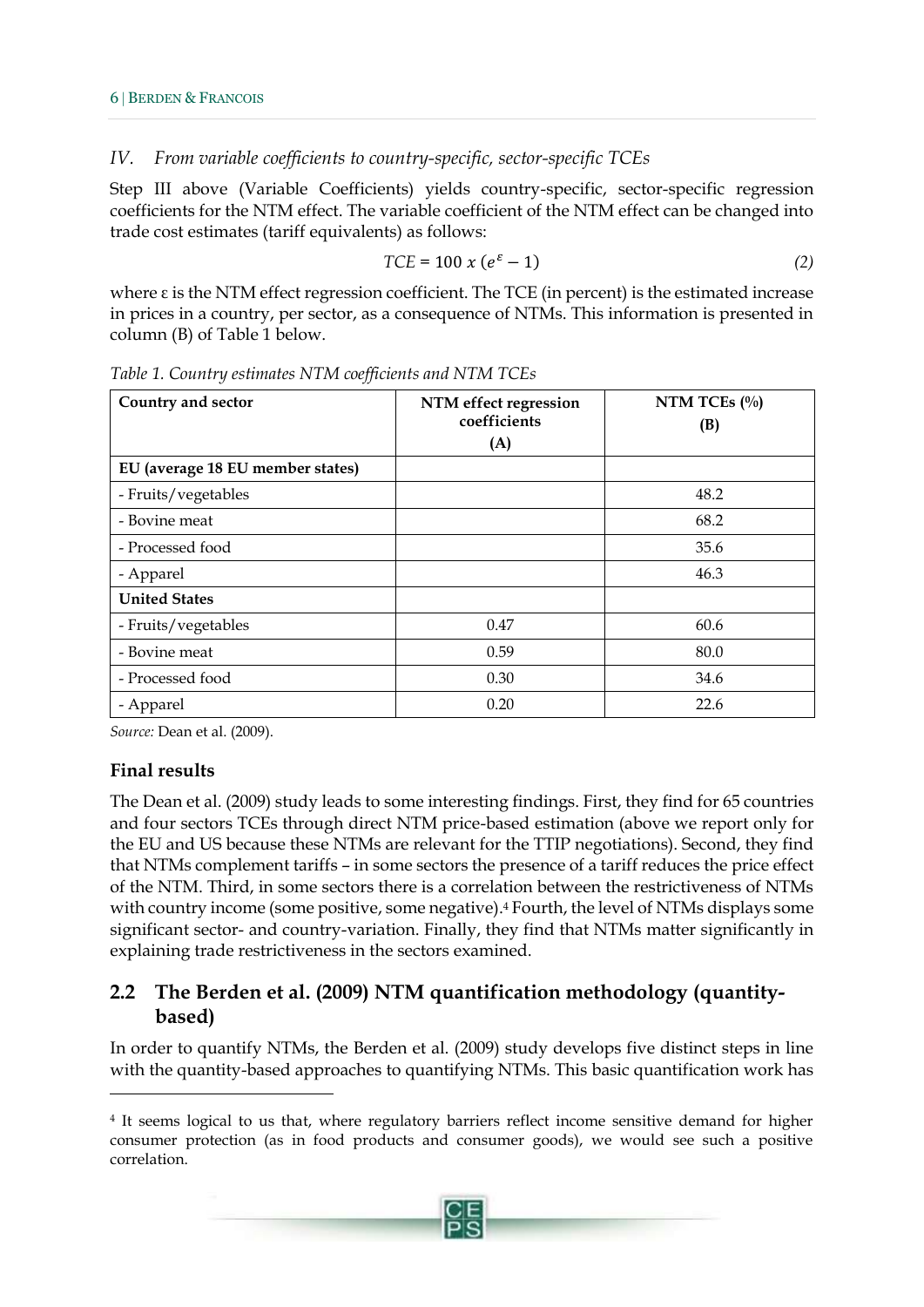been used to quantify the potential effects of TTIP (combined with CGE analysis) by Berden et al. (2009), Francois et al. (2013), and Capaldo (2014). The five steps take the reader from grassroots views on regulatory divergences by firms that do business across the Atlantic to an estimate of trade cost equivalents (TCE) involved for EU-US and US-EU trade at sectoral level.

## **The five-step approach:**

The five steps to go from survey results on transatlantic regulatory barriers to TCE are the following:

- I. Business survey to get bilateral NTM survey numbers
- II. From NTM survey numbers to NTM index
- III. From NTM index to gravity regression variable coefficient
- IV. From variable coefficient to transatlantic, EU and NAFTA<sup>3</sup> TCEs
- V. From transatlantic, EU and NAFTA TCEs to sector specific TCEs

## *I. Business survey to get bilateral NTM survey numbers*

Is it more difficult to trade between France and the US for a French exporter than to trade between France and Spain? Or between Poland and Italy, Poland and India and Poland and the US? Or for a US exporter to export to Mexico or to Germany? In light of the definition of an NTM, the costs for a French producer to produce and sell inside France are not zero, because regulatory differences, e.g. to protect food safety or the safety of a car we drive in, lead to various costs.

The business survey then collected two types of data. First, firms were asked to indicate on a scale from 0 to 100 how restrictive each of their export markets was (compared to their home market as a benchmark).<sup>4</sup> The 5,500 data points from both large firms and SMEs that were the result of this survey allowed Berden et al. to generate exporter-importer specific survey numbers of NTMs with a country-pair specific NTM variable between 0 and 100. These survey numbers were – for statistical reasons – then aggregated into specific exporter destination NTM values, averaging the indicated NTM for each country. This information is presented in column (A) of Table 2. Second, firms were asked to list the main (sector-specific) barriers that they ran into when exporting. The lists of barriers were prioritised based on the firm survey responses, discussions with (sector) experts and literature information. The lists of barriers were also used to look at whether barriers involved economic rents and/or costs and the degree to which each of the barriers would be 'actionable' or not. The concept of actionability contains the sub-concepts of 'technical actionability' and 'political actionability'. For example, the electricity systems in the EU and US differ (220 volts a.c. vs. 110 volts) – which would require such an investment that this difference is deemed 'technically non-actionable'. In some sectors, e.g. aerospace, national security concerns imply that some regulatory differences are 'politically non-actionable'.

The additional survey information on costs-rents and on actionability are significant, because this information allows us to be more accurate in our estimations: they reduce the scope for

 $\overline{a}$ 

<sup>4</sup> Whereby a value of '0' presents a completely open and 'free trade' environment and a value of '100' a completely closed environment. A scale from 0 to 100 was chosen to allow for enough variation in the survey responses.



<sup>3</sup> NAFTA = North American Free Trade Agreement.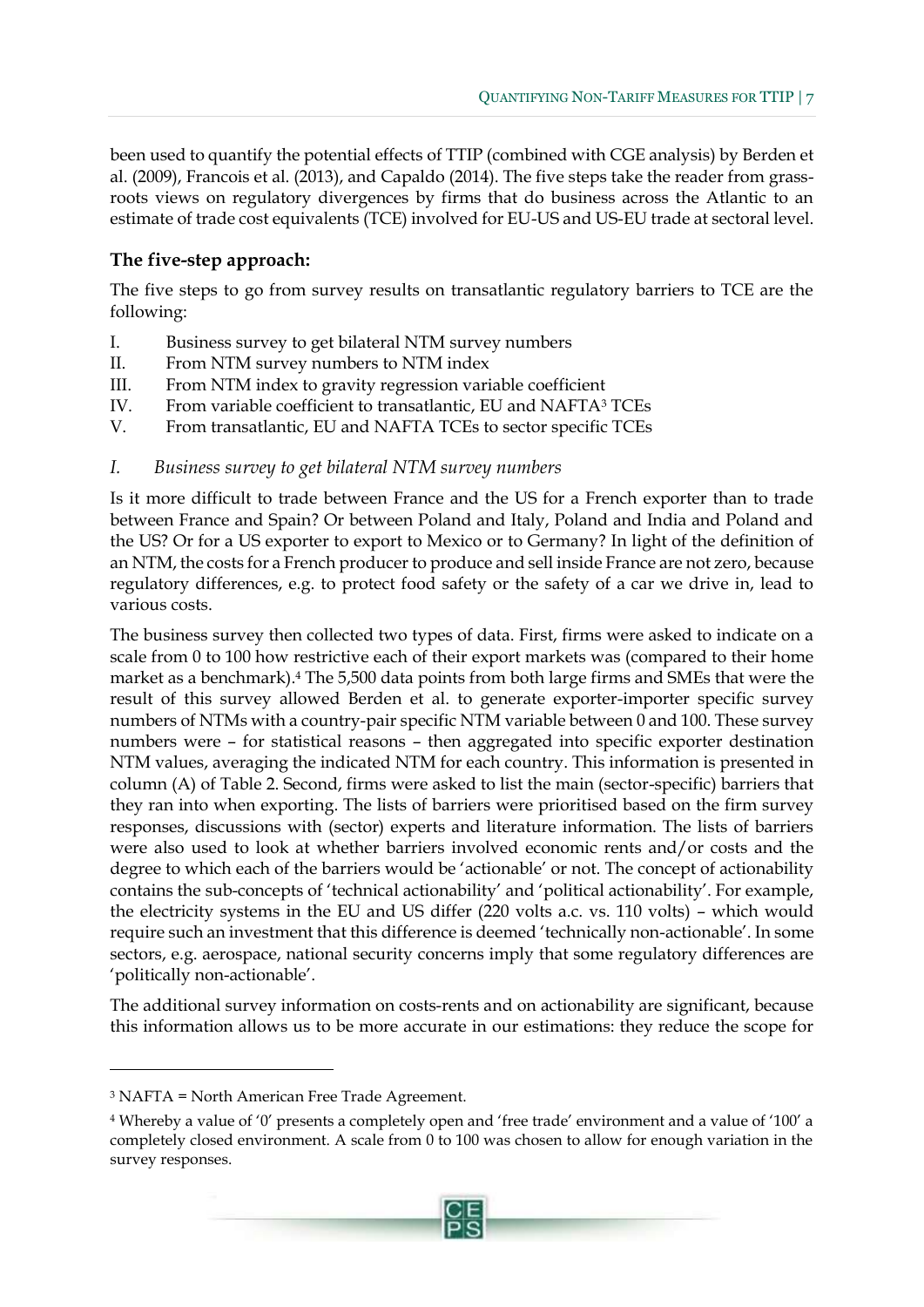TTIP impact to only those regulatory differences that can logically be addressed, i.e. are 'actionable'. And they give a better insight into the redistribution effects of TTIP from producers to consumers or vice versa (redistribution of economic rents) and the cost effects of TTIP (costs). Both the degrees of actionability and costs-rents differ per sector and for EU exports to the US and US exports to the EU (bi-directional).

#### *II. From NTM survey numbers to NTM index*

The NTM survey numbers (Step I) are transformed into an NTM index in log scale conforming to OECD best practice:

$$
Trade/investment level of restrictiveness = ln (1 + 0.01 * NTM survey value)
$$
 (3)

This is done so that the coefficients on the index can be interpreted as elasticities with respect to changes in the level of restriction across the index. Shifting the origin is done to handle zero values in the original data. This information is presented in column (B) of Table 2.

#### *III. From NTM index to gravity regression dummy-variable coefficients*

The way to measure the impact of trade agreements, in this case TTIP, on trade and investment is through employing the gravity equation (Tinbergen, 1962; Linneman, 1966; Aitken, 1973). The gravity equation derives its name from Newton's law of gravitation. In international trade this has come to mean that the trade flow of goods (services) from one country to the other is related to the economic sizes of the two countries and the physical distance between them. In addition various control variables are added, e.g. dummies for sharing a common border or speaking a common language, as are policy-based trade costs, e.g. tariffs, or NTMs. The gravity equation has a remarkable explanatory power and as such has become the work horse in looking at the impact of trade agreements (Sapir, 1981; Bergstrand & Egger, 2007; Berden et al., 2009). In Berden et al., three different dummies have been defined to capture the potential effect of the TTIP agreement. These three dummies – when interacted with the NTM index constructed in Step II – capture effects that, when added up, yield the total effect of NTM reductions because of TTIP. First an EU dummy is defined that has a value '1' if both countries in the bilateral trade pair are members of the EU and '0' if otherwise. This dummy captures the intra-EU preferential treatment given to other EU members compared to external partners. This means that a reduction in non-EU NTMs, e.g. EU-US through TTIP, will make the US more and other EU members relatively less attractive and thus divert trade and investment away from European partners to – for example, in the case of TTIP – the US. Second, a NAFTA dummy is constructed that has a value '1' if both countries in the bilateral trade pair are members of NAFTA and '0' if otherwise. As with the EU, this dummy captures the intra-NAFTA preferential treatment given to other NAFTA members compared to external partners. This means that a reduction in non-NAFTA NTMs, e.g. EU-US through TTIP, will make the EU more and other NAFTA members relatively less attractive and thus divert trade and investment away from NAFTA partners to – for example, in the case of TTIP – the EU. Finally, the authors define a transatlantic dummy, i.e. a dummy that has a value '1' if there is a transatlantic pair and  $\theta'$  if this is not the case. The transatlantic dummy measures the increase in transatlantic trade and investment in case of a once percent decrease in the NTM index. For service sectors, the business survey did not yield sufficient numbers of responses and therefore the OECD FDI restrictiveness indicators have been used instead.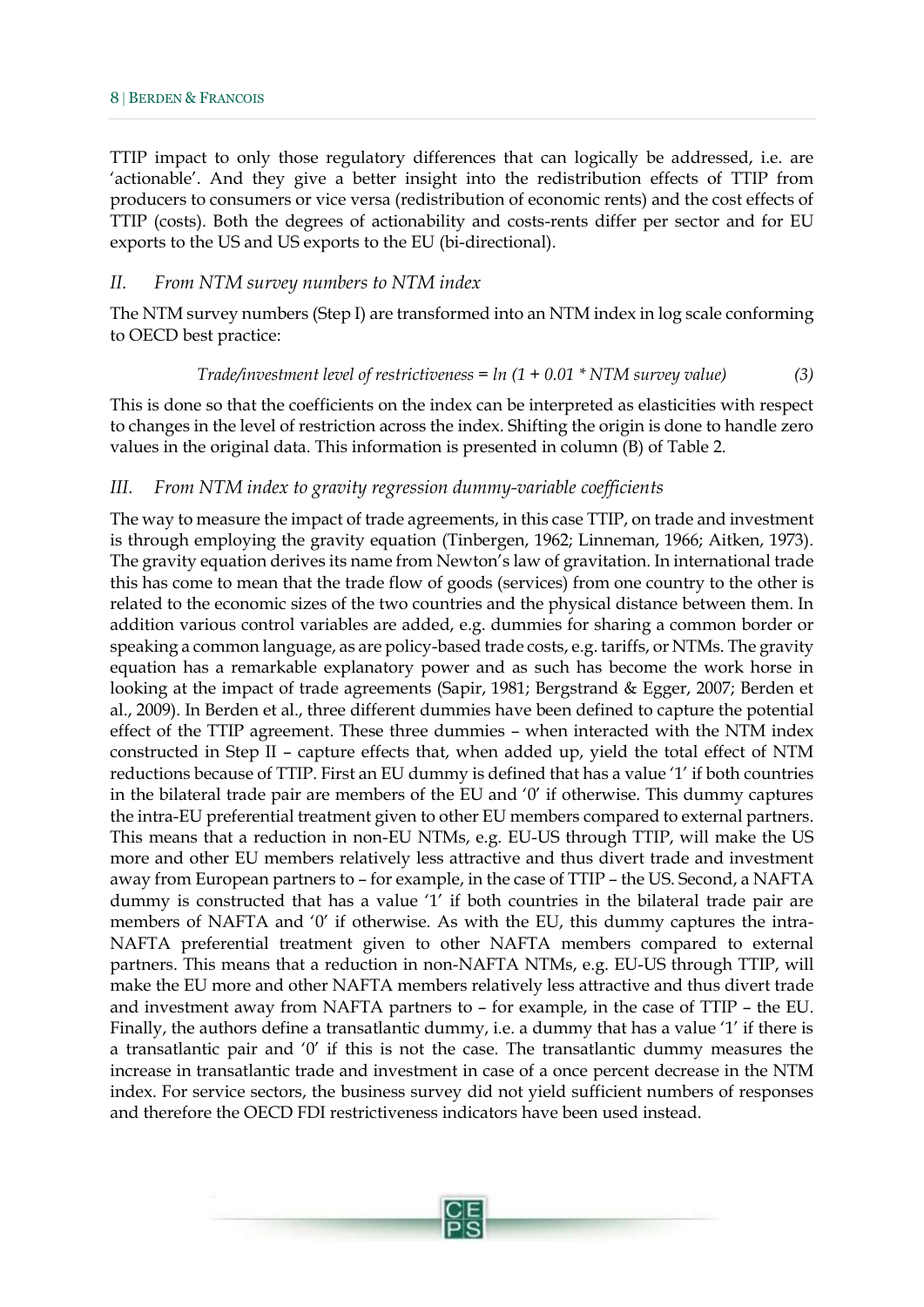#### *IV. From variable coefficient to transatlantic, EU and NAFTA trade cost equivalents (TCE)*

Step III yields – overall and sector level – regression coefficients for the EU dummies, NAFTA dummies and transatlantic dummies for trading block membership. These are variables with a bi-directional dimension (exporter and importer). The coefficients on the EU, NAFTA and transatlantic dummy variables can be changed into trade cost estimates as follows:

$$
TCE = 100 \times (e^{\varepsilon} - 1) \tag{4}
$$

where  $\varepsilon$  is the gravity regression coefficient. The TCE (in percent) is the estimated increase in trade costs as a consequence of NTMs (regulatory differences) in the EU, NAFTA and transatlantic market place. This information is presented in columns (C), (D) and (E) of Table 2.

#### *V. From transatlantic, EU and NAFTA TCEs to sector specific TCEs*

Having calculated in Step IV the TCE values (%) for the intra-EU preference margins (EU dummy), intra-NAFTA preference margins (NAFTA dummy) and transatlantic offset margins (transatlantic dummy), it is possible to derive the total NTM effects for the EU and US of TTIP. For the EU the total NTM effect is the intra-EU preference margin minus the transatlantic offset margin. For the US, the total NTM effect of TTIP is the intra-NAFTA preference margin minus the same transatlantic offset margin. That is, it is assumed that the preferential intra-EU and intra-NAFTA treatment is extended across the Atlantic. This information is presented in columns (F) and (G) of Table 2.

#### **Final results**

 $\overline{a}$ 

The Berden et al. (2009) study reaches some interesting conclusions and yields specific insights. First of all, the study has been able to generate bi-directional, i.e. EU-US and US-EU, TCEs at sector level for 18 different sectors. Since agriculture was not in the scope of the study, no results have been reported for agriculture. Second, the study shows that there is significant NTM-level variation across sectors and depending on the direction of the trade flow. Third, combining the NTM approach with OECD FDI restrictiveness indexes, the study also finds NTM levels for service sectors. Fourth, because an NTM index is used, the study was able to employ a friction-variable approach<sup>5</sup> to determine the effect of NTMs *per se*, staying away from the problem that residual approaches suffer from: measurement errors or omitted variables lead directly to errors in the estimated NTM levels. They find that NTMs matter more than tariffs in creating barriers to trade and that the level of restrictiveness varies significantly.

<sup>5</sup> A friction-variable approach is one where the specific variable – in this case the 'NTM index' – is used as an independent variable on the right-hand side – and as such has a coefficient to be measured. The friction variable approach is set against the 'residual' approach, whereby it is assumed that the regression (with all its control variables) captures everything, except for the NTM effect which is the residual. This means that any effect not captured by the regression equation ends up in the residual – and as such in the level of NTMs. The residual approach is clearly considered inferior to the frictionvariable approach because of the risk of mis-estimation (especially over-estimation), which is why the latter approach has been chosen in Berden et al. (2009).

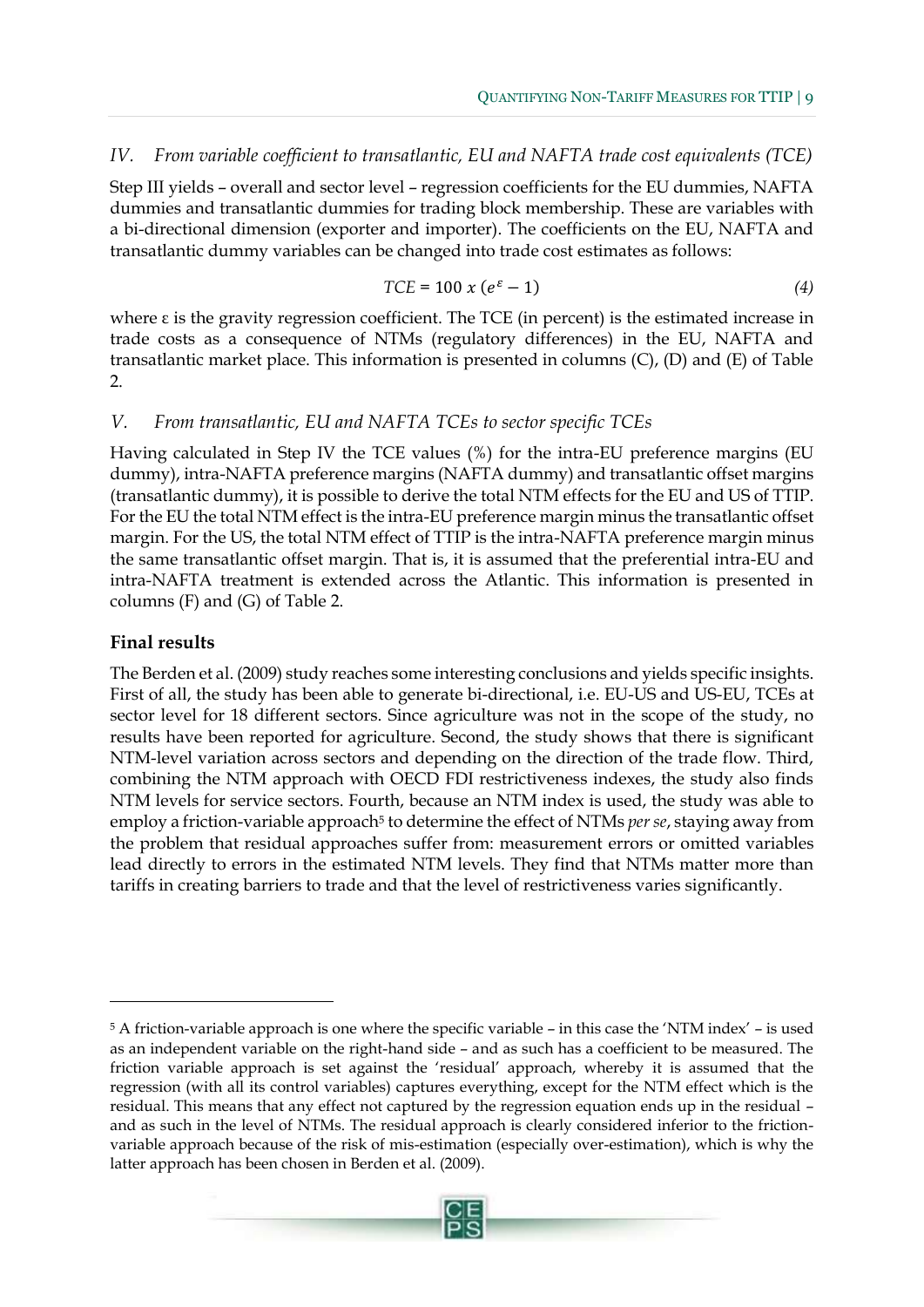| <b>Sector</b>                   | <b>NTM</b> values |                                     | NTM index |      | Intra-EU          | Intra-NAFTA       | Transatlantic  | Net NTM         | <b>Net NTM</b> |
|---------------------------------|-------------------|-------------------------------------|-----------|------|-------------------|-------------------|----------------|-----------------|----------------|
|                                 | (Step I)          |                                     | (Step II) |      | preference margin | preference margin | offset margin  | effect EU to    | effect US to   |
|                                 | (A)               |                                     | (B)       |      | (Steps III-IV)    | (Steps III-IV)    | (Steps III-IV) | US (Step V)     | EU (Step V)    |
|                                 |                   |                                     |           |      | (C)               | (D)               | (E)            | (F)             | (G)            |
|                                 |                   | EU to US US to EU EU to US US to EU |           |      |                   |                   |                | <b>EU</b> to US | US to EU       |
| Aerospace & space               | 56.0              | 55.1                                | 0.44      | 0.44 | 18.8              | 19.1              | 0.0            | 19.1            | 18.8           |
| Automotive                      | 34.8              | 31.6                                | 0.30      | 0.27 | 16.3              | 17.6              | $-9.2$         | 26.8            | 25.5           |
| Chemicals                       | 45.8              | 53.2                                | 0.38      | 0.43 | 23.9              | 21.0              | 0.0            | 21.0            | 23.9           |
| Communication services          | 44.6              | 27.0                                | 0.37      | 0.24 |                   |                   |                | 1.7             | 11.7           |
| Electronics                     | 30.8              | 20.0                                | 0.27      | 0.18 |                   |                   | $-6.5$         | 6.5             | 6.5            |
| Cosmetics                       | 48.3              | 52.2                                | 0.39      | 0.42 | 34.6              | 32.4              | 0.0            | 32.4            | 34.6           |
| Financial services              | 29.7              | 21.3                                | 0.26      | 0.19 |                   |                   |                | 31.7            | 11.3           |
| Insurance services              | 29.5              | 39.3                                | 0.26      | 0.33 |                   |                   |                | 19.1            | 10.8           |
| Food & beverages                | 45.5              | 33.6                                | 0.38      | 0.29 | 56.8              | 73.3              | 0.0            | 73.3            | 56.8           |
| <b>OICE</b>                     | 37.9              | 32.3                                | 0.32      | 0.28 | 8.9               | 12.7              | $-10.2$        | 22.9            | 19.1           |
| Pharmaceuticals                 | 23.8              | 44.7                                | 0.21      | 0.37 | 24.0              | 18.2              | 8.7            | 9.5             | 15.3           |
| Transport services              | 39.9              | 17.6                                | 0.34      | 0.16 |                   |                   |                |                 |                |
| Biotechnology                   | 46.1              | 50.2                                | 0.38      | 0.41 |                   |                   |                |                 |                |
| ICT                             | 20.0              | 19.3                                | 0.18      | 0.18 |                   |                   |                | 3.9             | 14.9           |
| Construction services           | 45.0              | 37.3                                | 0.37      | 0.32 |                   |                   |                | 2.5             | 4.6            |
| Machinery                       | 50.9              | 36.5                                | 0.41      | 0.31 |                   |                   |                |                 |                |
| Medical equipment               | 49.3              | 44.5                                | 0.40      | 0.37 |                   |                   |                |                 |                |
| Other business services         | 42.2              | 20.0                                | 0.35      | 0.18 |                   |                   |                | 3.9             | 14.9           |
| Personal, recreational services | 35.8              | 35.4                                | 0.31      | 0.30 |                   |                   |                | 2.5             | 4.4            |
| Steel                           | 35.5              | 24.0                                | 0.30      | 0.22 | 11.9              | 17.0              | 0.0            | 17.0            | 11.9           |
| <b>Textiles</b>                 | 35.6              | 48.9                                | 0.30      | 0.40 | 11.0              | 8.5               | $-8.2$         | 16.7            | 19.2           |
| Wood & paper products           | 30.0              | 47.1                                | 0.26      | 0.39 | 11.3              | 7.7               | 0.0            | 7.7             | 11.3           |
| <b>Travel services</b>          | 35.6              | 17.6                                | 0.30      | 0.16 |                   |                   |                |                 |                |
| Total average                   | 38.1              | 35.2                                | 0.33      | 0.30 | 21.8              | 22.8              | $-2.3$         | 17.7            | 17.5           |

*Table 2. From NTM values to trade cost equivalents for trade flows (Steps I to V)*

*Source:* Berden et al. (2009).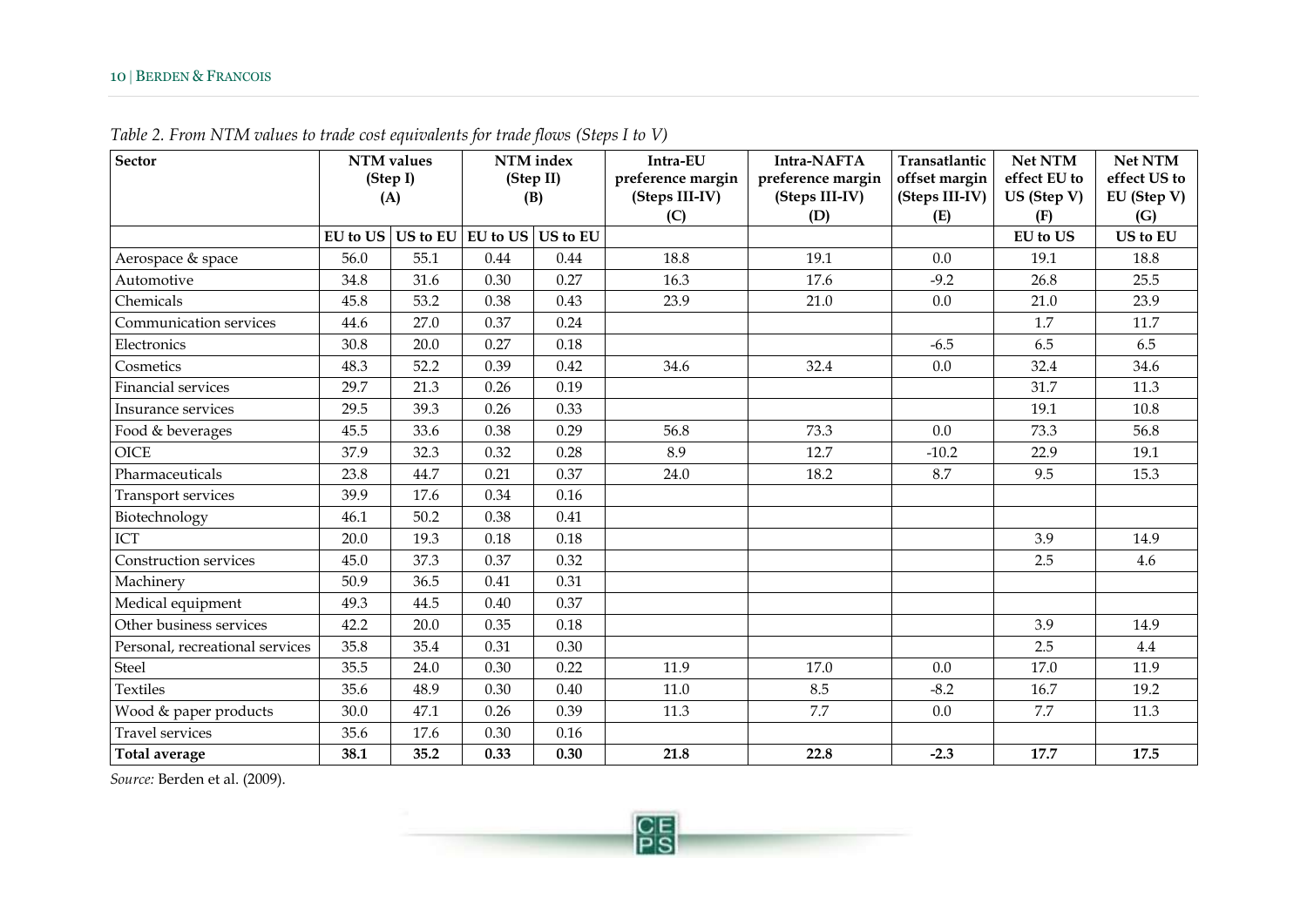## <span id="page-12-0"></span>**2.3 The Fontagné et al. (2013) NTM quantification methodology**

Fontagné et al. (2013) come up with estimates of NTMs for goods and services. For goods NTMs they base themselves on Kee et al. (2009) while for services they draw from Fontagné et al. (2011). In this section, we summarise the approaches by Kee et al. (2009) and Fontagné et al. (2011).

## *I. Quantifying NTMs for goods – Kee et al. (2009)*

Kee et al. (2009) go through three steps: they define three types of restrictiveness indicators, they describe the approach to estimate ad valorem equivalents (AVEs) of NTMs at tariff line level, which is equivalent to the trade restrictiveness indexes (TCEs).

## **Tariff and NTM data**

The main sources Kee et al. (2009) use for tariff data come from the WTO's Integrated Database and UNCTADs TRAINS. In addition, the MAcMap database is used for specific tariffs as well as for data on unilateral, bilateral and regional preferences. The main source for core NTM data (see below) is the UNCTAD's TRAINS database. NTMs are price control measures, quantity restrictions, monopolistic measures and technical regulations. In addition, the authors use the WTO's Trade Policy Reviews and the EU's Standard's Database (Shepherd, 2004). The agricultural domestic support is obtained from the WTO members' notifications (see Hoekman et al., 2004, for a discussion on this variable).

## **TRI, OTRI and MA-OTRI restrictiveness indicators**

Kee et al. (2009) start by arguing that in order to measure TCEs properly, in line with Anderson & Neary (1992), two aggregation problems need to be addressed: the aggregation of different forms and types of trade policies and the aggregation across different goods that have different degrees of economic importance. Anderson & Neary (1994, 1996) find that *"one single indicator cannot provide a measure of trade distortions a country imposes on itself while simultaneously capturing trade distortions imposed on its trading partners"* (Kee et al., 2009, p. 173). In line with Anderson & Neary, Kee et al. define the Trade Restrictiveness Index (TRI) – domestic welfare effect of domestic trade policies; the Overall Trade Restrictiveness Index (OTRI) – effect of domestic trade policies on domestic imports; and the Market Access-Overall Trade Restrictiveness Index (MA-OTRI) – effect of domestic trade policies on domestic exports.

## **AVE equivalents of NTMs at tariff line level and trade restrictiveness**

Kee et al.'s theoretical foundation comes from Leamer (1990) with an 'n-good n-factor' general equilibrium model. The import value of a good is regressed on exogenous world prices, tariff line dummies, country characteristics, economic size, a dummy for islands and a measure for distance to world markets as well as three variables that are the focus of the analysis: a dummy indicating the presence of a core NTM, a variable measuring the degree of agricultural domestic support, and ad valorem tariffs for that good. Various corrections are applied to this basic regression to correct for – for example – tariff endogeneity and lack of time variation. In its essence, Kee et al. (2009) estimate the impact of core NTMs and agricultural domestic support on imports at tariff line level.

In order to make the estimated core NTM variable comparable to ad valorem tariffs, the quantity impact needs to be transformed into price-equivalents: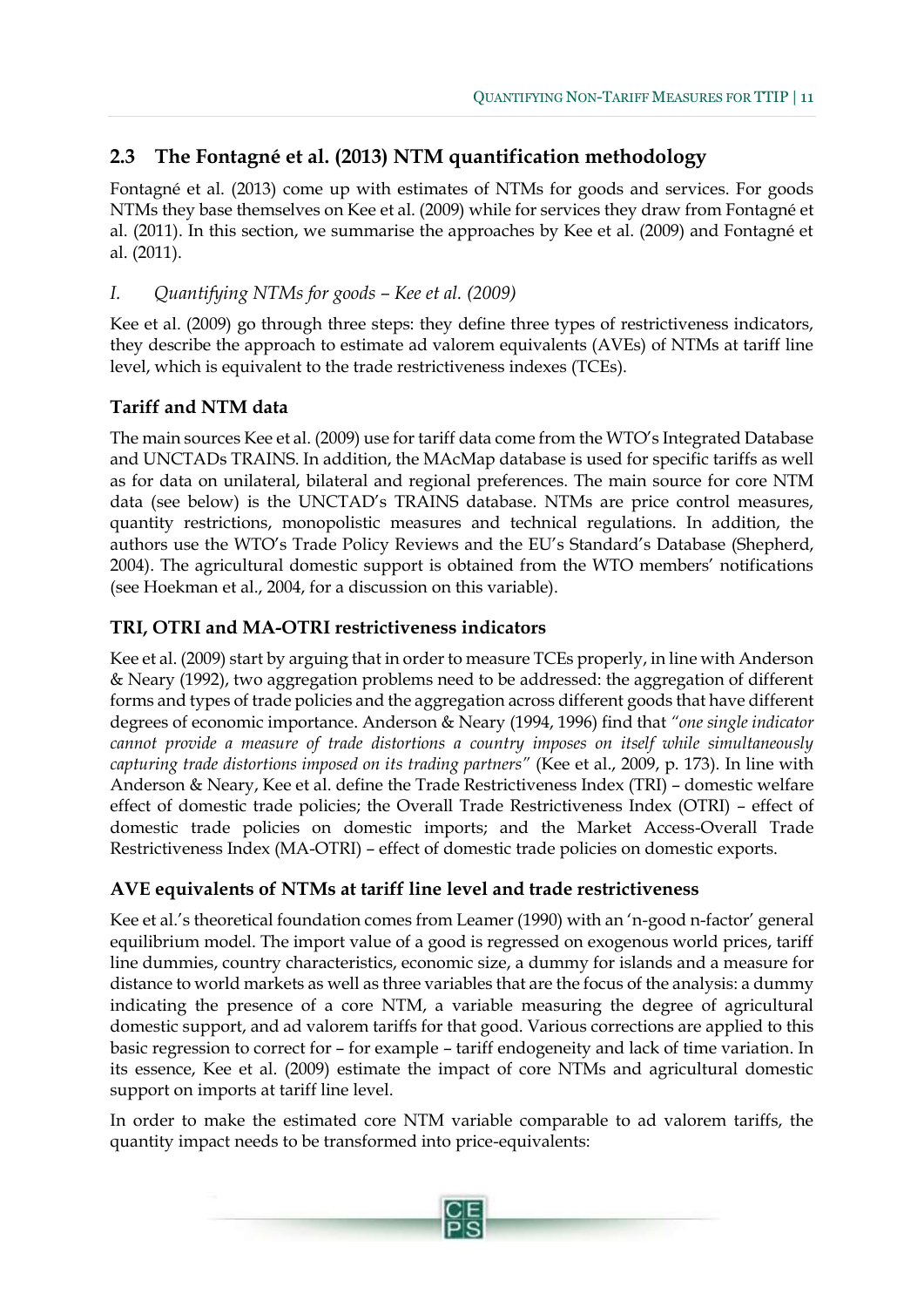$$
AVE = \frac{\partial \ln p^d}{\partial NTM} \tag{5}
$$

The AVEs are calculated in each country at the tariff line level. The AVE is positive when the NTM is binding and 'zero' when the NTM is not binding. In Table 3 below, the main empirical results of Kee et al. (2009) for NTM TCEs are reported for the EU and US.

#### *II. Quantifying NTMs for services – Fontagné et al. (2011)*

In addition to the estimates for NTMs in goods by Kee et al. (2009), Fontagné et al. (2013) base themselves on Fontagné et al. (2011) regarding services NTM estimates. They use a quantitybased approach using gravity, while addressing specific services-related problems along the way. For example, in services – as opposed to goods – non-discriminatory market access is not influenced by the presence of tariffs but rather by NTMs, e.g. regulatory divergences. Also, measuring cross-border trade in services implies an analysis of only one of the four modes, mode 1.

#### **Services trade data**

Fontagné et al. (2011) use the GTAP database as the main source for services trade data, providing them with bilateral trade in services for 14 services sectors (in 2004): construction, communication, trade, finance, other services (education, health, defence, public services), business, transport (air, water, other), insurance, recreational services, dwelling, water, and energy – reducing this to seven sectors through some aggregations. The authors use IMF data on GDP and Producer Price Indexes and population data from the World Development Indicators of the World Bank. For trade in services the authors use the OECD data because of better country coverage and annual frequency. This implies that they miss some countries but still 89% of all global services trade is covered.

#### **Tariff equivalents of NTMs for services**

It is regulatory differences, i.e. NTMs, that constitute barriers to trade in services. Because we cannot observe directly the individual regulations (in a quantity-based approach to quantifying NTMs), through gravity, Fontagné et al. (2011) compare actual trade with the theoretical situation of free trade in services without any trade costs associated. This yields a ratio that represents the deviation of actual imports of services of a country compared to its potential free trade imports. Because the free trade imports can also not be directly seen, Fontagné et al. (2011) define a benchmark country as the 'free trader' and calculate everything else compared to this benchmark. This allows Fontagné et al. (2011) to estimate the tariff equivalent – under the assumption of a constant elasticity of substitution (something that is most likely not the case as is suggested by Francois et al., 2009). The TCEs that Fontagné et al. (2013) find are reported below in Table 3.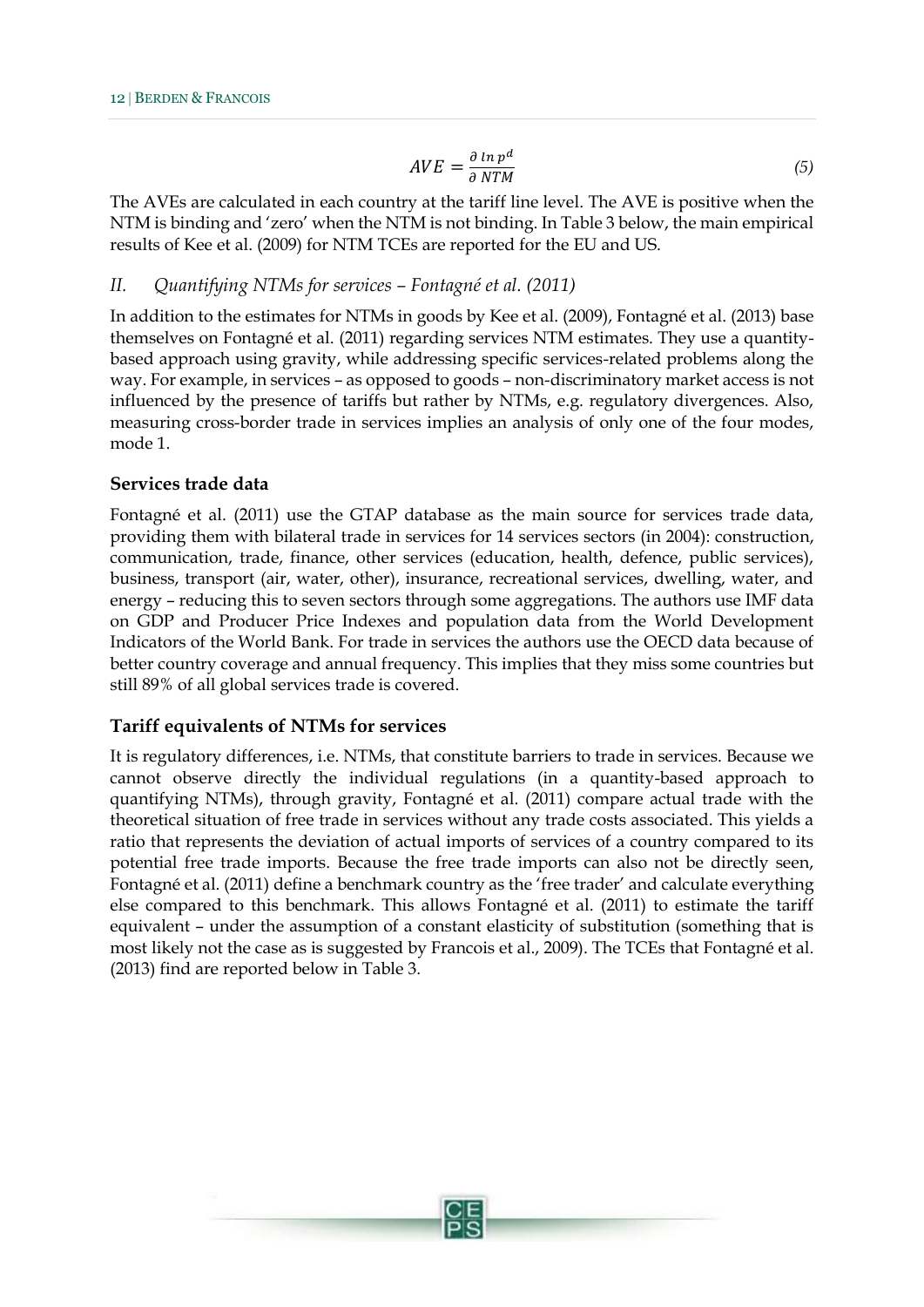| <b>Country and Sector</b> | NTM TCEs EU $(\%)$<br>(A) | NTM TCEs US $(\%$<br>(B) |
|---------------------------|---------------------------|--------------------------|
| Agriculture               | 48.2                      | 51.3                     |
| Manufacturing             | 42.8                      | 32.3                     |
| Services*                 | 32.0                      | 47.3                     |
| - Communication           | 38.6                      | 36.9                     |
| - Construction            | 53.2                      | 95.4                     |
| - Financial services      | 51.2                      | 51.3                     |
| - Insurance services      | 44.9                      | 43.7                     |
| - Business services       | 32.6                      | 42.3                     |
| - Other services          | 39.1                      | 8.8                      |
| - Trade                   | 48.0                      | 61.5                     |
| - Transport               | 29.1                      | 17.5                     |
| - Water                   | 65.3                      | 98.4                     |

*Table 3. Country estimates NTM coefficients and NTM TCEs*

\* For services, we report the unweighted average of EU member states from Fontagné et al. (2011) as the EU results.

*Sources:* Kee et al. (2009) and Fontagné et al. (2011).

## **Final results**

The Fontagné et al. (2013) study reaches some interesting conclusions. First of all, they combine the import elasticity and TCE for goods estimates of Kee et al. (2009) with the services NTM estimates of Fontagné et al. (2011) to get NTM estimates across agriculture, industry and services. Second, the results from Kee et al. (2009) results are based on an elaborate dataset and they use different trade restrictiveness indicators. They find NTMs at tariff line level using an approach that comes close – but is not exactly equal – to a price-based approach.

## <span id="page-14-0"></span>**2.4 The Egger et al. (2015) NTM quantification methodology**

Egger et al. (2015 forthcoming) focus on the quantification of NTMs while taking into account the depth of free trade agreements (Dür et al., 2014). They then use the estimated TCEs of NTMs in a CGE model to look at the potential effects of TTIP. The focus of this section is on the first part of their work: estimating the TCEs of NTMs. Like the other authors, Egger et al. (2015) recognise that the challenge in quantifying the effects of deep agreements is that most of the elements under negotiation cannot be directly measured quantitatively, something that is possible with tariffs.<sup>6</sup> Egger et al. (2015) go through two steps to get to TCEs: first, they estimate levels of NTMs through a gravity model using historical evidence from (depth of) FTAs and then they take those estimates to turn them into ad valorem TCEs.

## **Three-step approach:**

I. FTA data

 $\overline{a}$ 

- II. Estimations of NTMs
- III. Calculating TCEs

<sup>6</sup> Tariffs allow us to more easily measure the difference between domestic prices and the world price, deriving the price wedge that then can be analysed straightforwardly with existing models and methods.

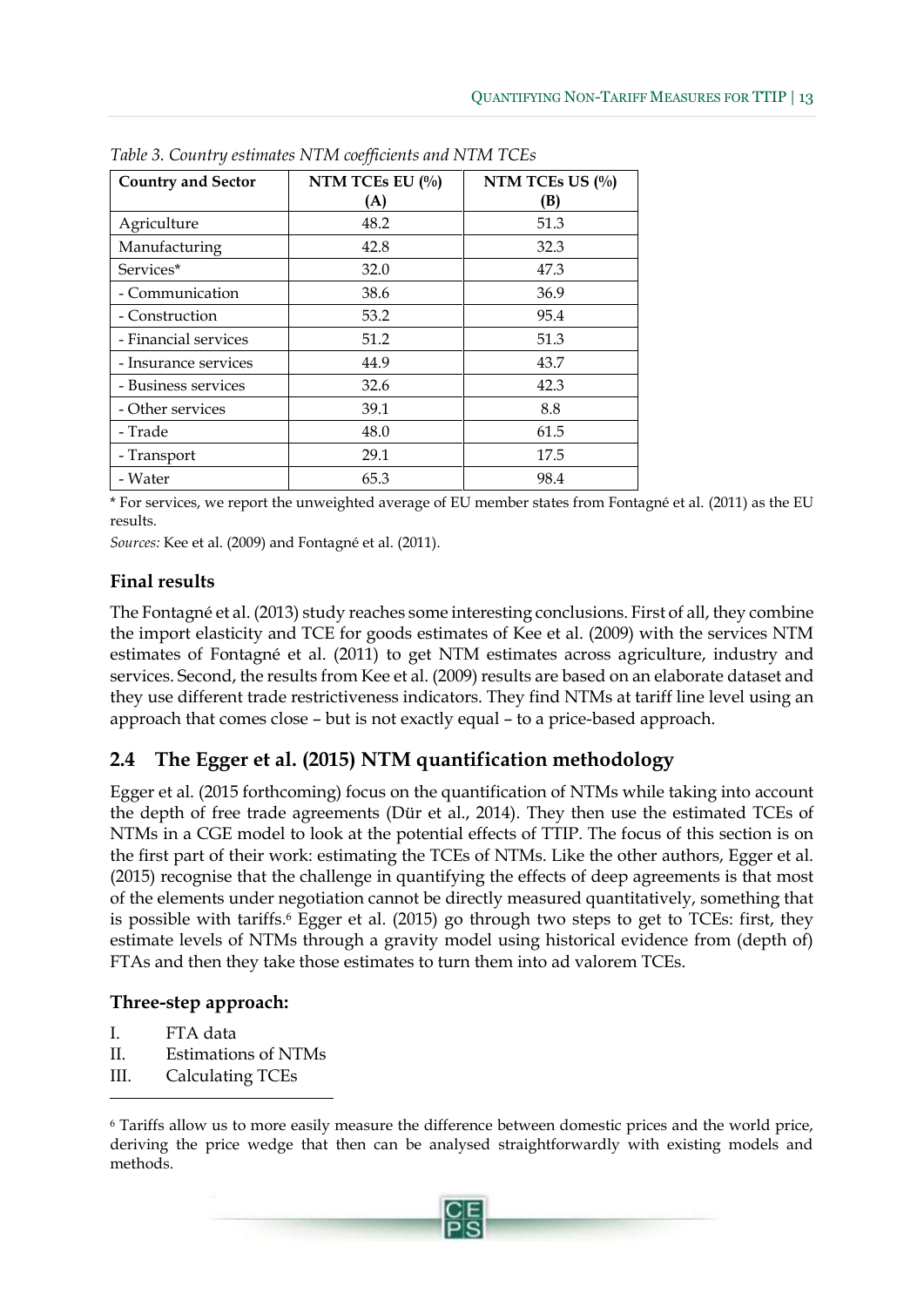#### *I. FTA data*

In order to get estimates of NTMs, Egger et al. (2015) look at evidence from past FTAs. The EU has engaged for decades in reducing NTMs in its internal market project; many (bilateral) FTAs have been signed over the past decade and the depth of these FTAs has increased over time. Through the DESTA – *Des*ign of *T*rade *A*greements – database, a solid measure for the depth of trade agreements has become available. The DESTA data is used as a variable in the gravity analysis of Step II.

#### *II. Estimations of NTMs*

Egger et al. (2015) specify a gravity equation, modelling bilateral trade flows as a function of country-specific fixed effects, bilateral control variables, e.g. geography, culture, history, a measure of political distance (polity),<sup>7</sup> tariff margins by country-pair (within or outside FTAs). Egger & Larch (2011) have shown that the NTM effect of FTAs corresponds to the combined effect of FTAs conditional on tariffs and the depth of FTAs. This is important, because it means that the NTM effect of FTAs can be estimated as 'beyond tariff reductions'. The gravity regressions are run for each sector separately for two reasons: first, to allow for trade elasticities to vary across sectors as evidenced by Broda & Weinstein (2006) and Egger et al. (2012); second, to allow NTMs to vary across sectors as was shown by Cadot & Malouche (2012) and Berden et al. (2009).

In order to estimate the importance of NTMs, the authors include two variables: a dummy indicator for intra-EU relationships and an integer-value DESTA variable (ranging from 0 to 7) that indicates the depth of non-EU FTAs based on Dür et al. (2014). Egger et al. (2015) estimate a separate parameter for EU membership because it allows them to single out the EU internal market effects compared to other FTAs – since EU membership and the EU internal market clearly go beyond liberalisation policies in other FTAs. The results of this gravity estimation are presented below in Table 4 for goods (Columns (A) and (B)) and in Table 5 for services.

For NTMs in services – as already alluded to in the previous section by Fontagné et al. (2013) – various other issues matter (see also Francois & Hoekman, 2010, for a general discussion). Egger et al. (2015) do not estimate these NTMs themselves but rather work with estimates of trade restrictions in services from the World Bank (Borchert et al., 2014), AVEs for trade barriers in services based on the World Bank data (Jafari & Tarr, 2015), and assessments of GATS bindings and how these compare to PTA services commitments from the WTO (Roy, 2011 database, updated 2013).

## *III. Calculating TCEs*

 $\overline{a}$ 

The estimates obtained under Step II for the coefficients for FTA depth (DESTA) and the EU membership dummy are taken by Egger et al. (2014) to derive potential changes in ad valorem trade costs along the same lines as Berden et al. (2009):

$$
TCE = 100 \times (e^{\varepsilon} - 1) \tag{6}
$$

<sup>7</sup> Egger et al. (2015) also include a measure of political distance based on measures from the political science literature. They use the Quality of Governance expert survey dataset (Teorell et al., 2011), in particular the pairwise similarity of polity, reflecting evidence that homophily is important in explaining direct (economic and) political linkages (De Benedictis & Tajoli, 2011).

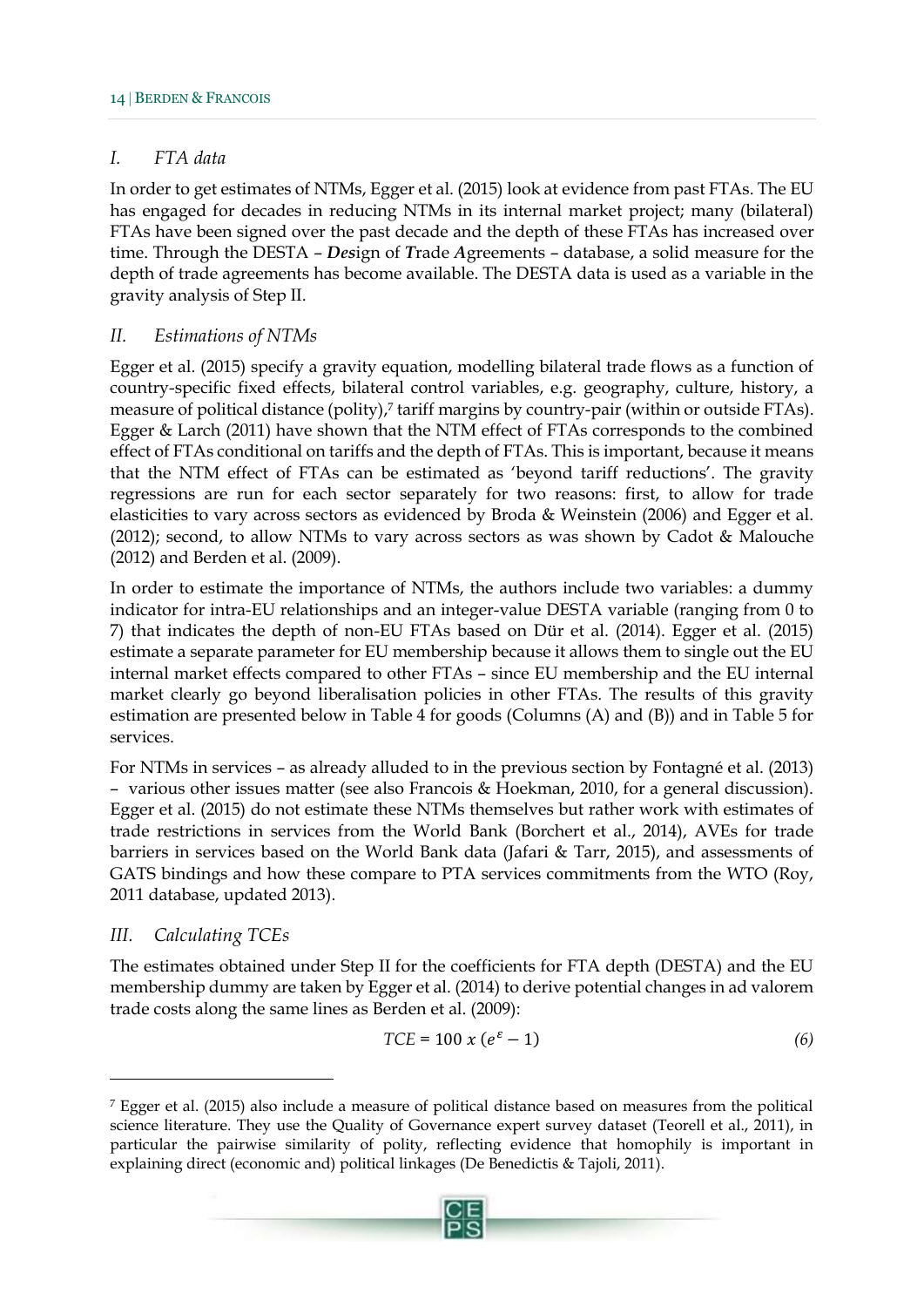The results of the TCE equivalents for goods are presented below in Table 4 and for services in Table 5. Both in Columns (C) and (D) NTM TCE values are reported. Column (C) shows the results when the gravity regression is run with the EU dummy as a benchmark, i.e. the NTM effect compared to the EU because it is the deepest FTA we know of today. Column (D) shows the NTM TCE estimates when the gravity regression is run with the DESTA variable (for depth of FTAs), comparing the existing NTMs to an average depth of an FTA as the benchmark.

| $\cdot$<br><b>Sector</b> | Gravity<br>coefficients EU IM<br>(A) | Gravity<br>coefficients FTA<br>depth<br>(B) | <b>NTM TCE</b><br>$(^{0}/_{0})$ EU<br>dummy<br>(C) | <b>NTM TCE</b><br>$(^{0}/_{0})$ FTA<br>depth<br>(D) |
|--------------------------|--------------------------------------|---------------------------------------------|----------------------------------------------------|-----------------------------------------------------|
| Goods                    | 0.575                                | 0.087                                       | 12.9                                               | 13.7                                                |
| Primary food             | 1.610                                | 0.150                                       | 25.2                                               | 15.8                                                |
| Energy                   | $-0.001$                             | 0.169                                       | $-0.01$                                            | 16.1                                                |
| Processed food           | 1.499                                | 0.158                                       | 48.4                                               | 33.8                                                |
| Beverages & tobacco      | 1.498                                | 0.215                                       | 41.8                                               | 42.0                                                |
| Petrochemicals           | 0.270                                | 0.173                                       | 7.9                                                | 24.2                                                |
| Chemicals & pharma       | 0.889                                | 0.110                                       | 20.6                                               | 29.1                                                |
| Metals                   | 1.268                                | 0.086                                       | 38.5                                               | 16.7                                                |
| Motor vehicles           | 1.299                                | 0.184                                       | 19.5                                               | 19.3                                                |
| Electrical machinery     | 0.631                                | 0.009                                       | 19.4                                               | 1.8                                                 |
| Other machinery          | 0.133                                | 0.071                                       | 1.6                                                | 6.2                                                 |
| Other goods              | 0.468                                | 0.043                                       | 5.7                                                | 3.6                                                 |

*Table 4. Gravity results and TCE equivalents (%) for goods (EU membership and FTA depth)*

*Source:* Egger et al. (2015).

| Table 5. Gravity results and TCE equivalents (%) for goods (EU membership and FTA depth) |  |  |
|------------------------------------------------------------------------------------------|--|--|
|                                                                                          |  |  |

| <b>Services</b>           | AVEs of current policies $(\%$ |           |  |  |  |
|---------------------------|--------------------------------|-----------|--|--|--|
|                           | EU                             | <b>US</b> |  |  |  |
| <b>Services</b>           | 12.8                           | 12.9      |  |  |  |
| Construction*             |                                |           |  |  |  |
| Air transport             | 25.0                           | 11.0      |  |  |  |
| Maritime transport        | 1.7                            | 13.0      |  |  |  |
| Other transport           | 29.7                           | 0.0       |  |  |  |
| Distribution              | 1.4                            | 0.0       |  |  |  |
| Communications            | 1.1                            | 3.5       |  |  |  |
| Banking                   | 1.5                            | 17.0      |  |  |  |
| Insurance                 | 6.6                            | 17.0      |  |  |  |
| Professional and business | 35.4                           | 42.0      |  |  |  |
| Personal, recreational    |                                |           |  |  |  |
| Public services           |                                |           |  |  |  |

\* Construction is taken from Berden et al. (2009).

*Source:* Egger et al. (2015).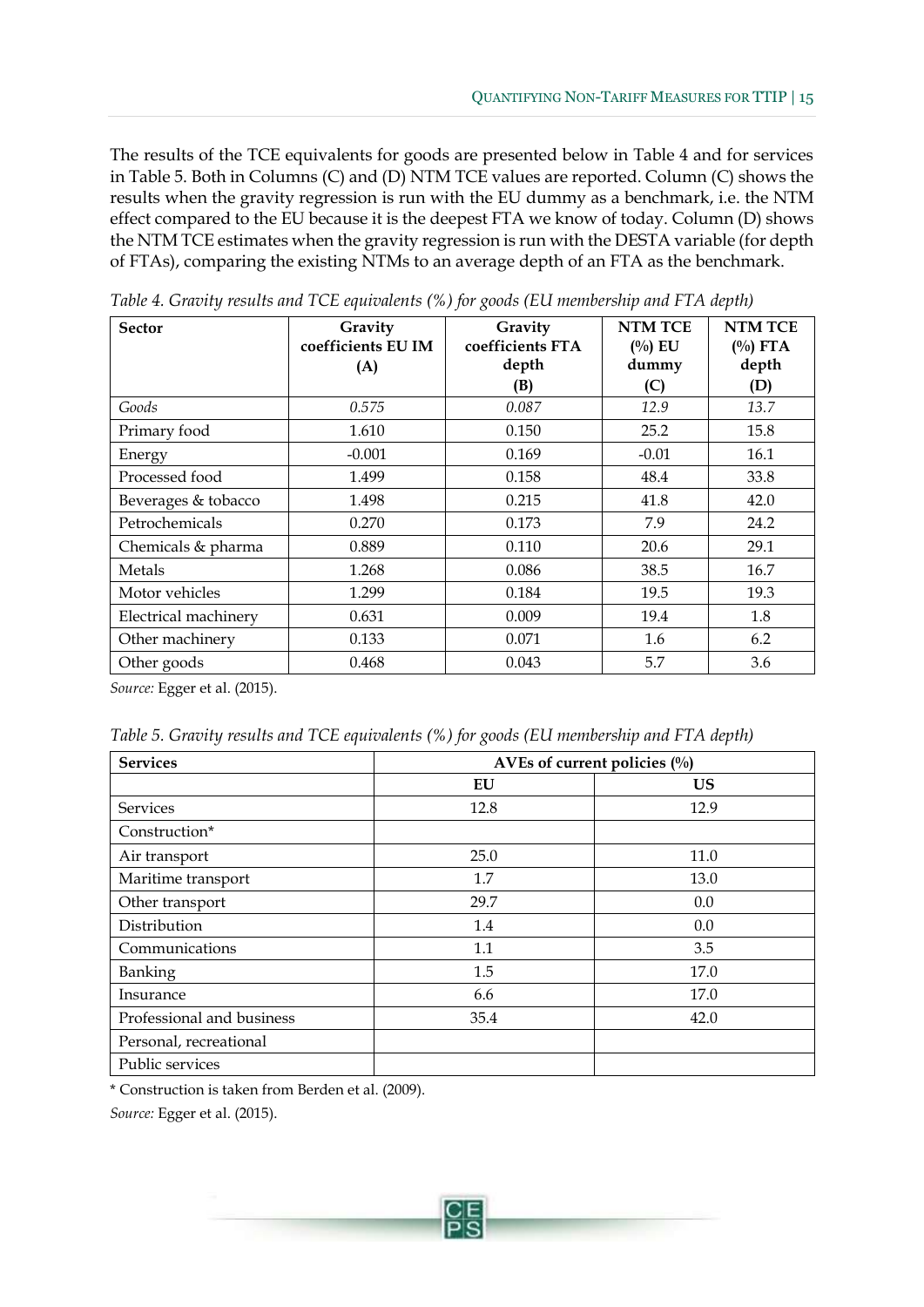#### **Final results**

Egger et al. (2015) employ a new approach to estimating the height of NTMs through a quantity-based approach framework. For goods, they do not employ detailed NTM data – either from existing databases or a business survey – but they look at (the depths of) past FTAs, with the EU Internal Market project singled out in particular and use the evidence from the past to look at NTM potential. For services, they build on the work done by Borchert et al. (2014) on trade restrictions in services and Jafari & Tarr (2015) on ad valorem tariff equivalents for trade barriers in services. They find that NTMs pose significant trade restrictions, but more in goods than in services. This could be explained in part by the fact that for services, only modes 1 and 2 and to an indirect extent mode 3 are captured, and that services have a much larger non-tradable share. They also find that compared to the EU benchmark this effect is (on average) larger than compared to the FTA depth. This is the case because the EU dummy captures the deepest FTA there is, while the FTA depth is an average of the depth of the FTAs (which is less deep than the EU post-WWII project).

## <span id="page-17-0"></span>**3. Analysing and summarising the results**

"Give me a one-handed economist", US President Harry Truman told the press, frustrated by his economic advisors who kept on saying "on the one hand … on the other hand …" Reading this paper thus far, you may have similar feelings. Indeed, there are many differences between the studies carried out, but let's start out this section with some important similarities across the studies, followed by the differences.

## <span id="page-17-1"></span>**3.1 A systematic comparison of empirical studies**

#### **Similarities in approaches**

The first important similarity is the fact that all the studies – although to slightly differing degrees – find that TCEs of NTMs are significant and of a higher order of magnitude than tariff barriers today. The second important similarity is that those studies that could look at a more disaggregate level find that the variation of TCEs across sectors is significant: trade barriers and regulatory divergences differ significantly across sectors. The third important similarity is that they all agree that summarising NTMs in terms of TCEs or tariff equivalents is the best way to incorporate the multi-dimensional and complex issue of regulatory cooperation into a manageable variable to work with further, at least at the moment. In other words, the approach is certainly not ideal, but is the best we have given the state of the art in terms of data availability and applicable methodologies. This caveat is an important one. We can expect improvements as better data and methods become available.

## **Differences in approaches**

As highlighted in the chapter so far, there are many different ways to approach the issue of quantifying regulatory cooperation/NTMs. In order to structure these differences, we categorise them into the following components, which we then use to compare the studies in Table 6 below: basic approach to quantifying NTMs: quantity- or price-based; data sources to start measuring NTMs; econometric specifications; level of disaggregation and coverage of service sector NTMs.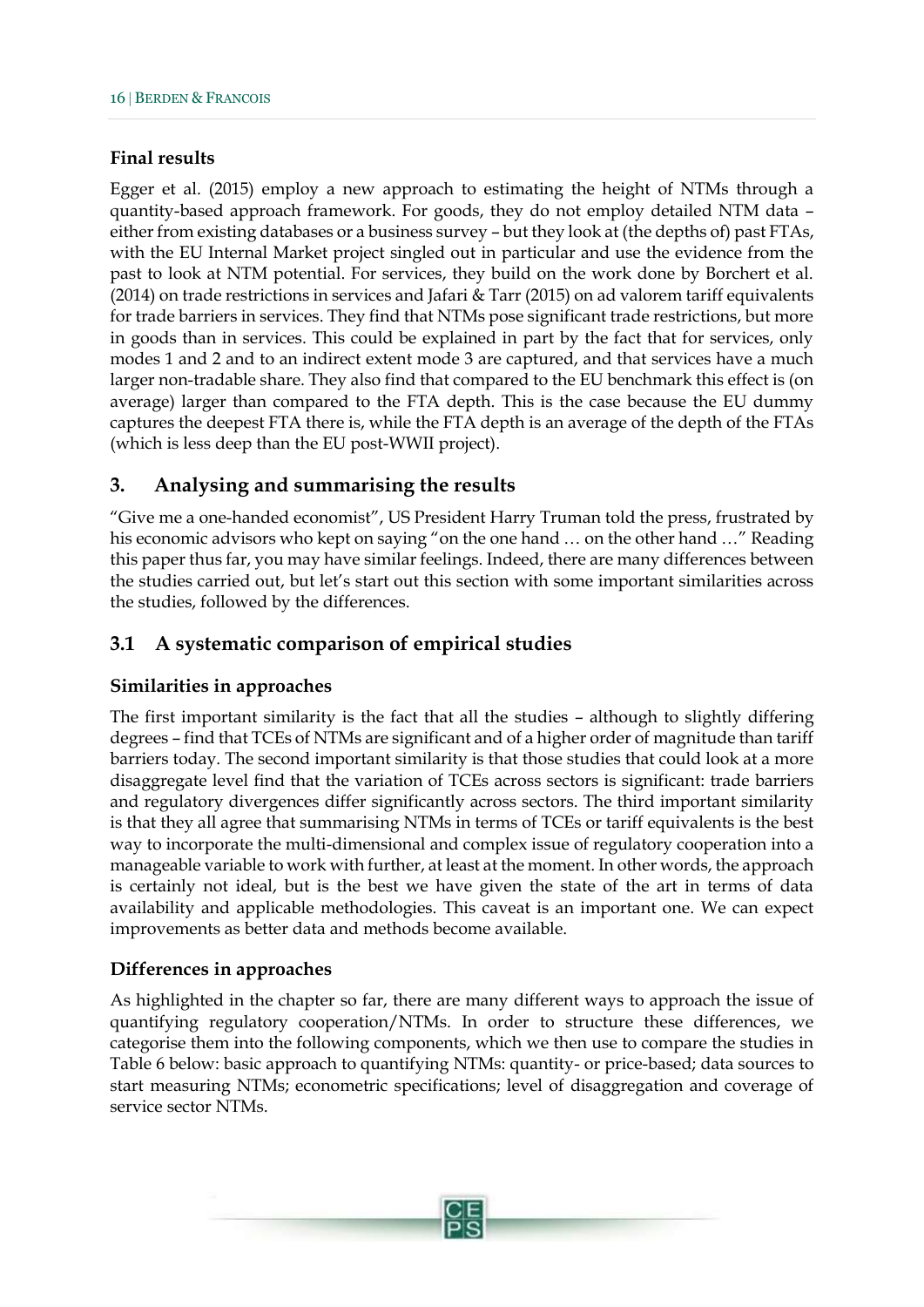#### *Basic approach to quantifying NTMs: quantity- or price-based approaches – row (A) in Table 6*

In line with the two main strands in the literature one of the differences between the recent studies is that one uses the price-based approach (Dean et al., 2009), which means they use detailed price data to estimate the impact of core NTMs on prices and assess their significance. From there they can estimate TCEs of the NTMs. The other authors use the quantity-based approaches (Berden et al., 2009; Fontagné et al., 2013; Egger et al., 2015). They use gravity equations to estimate by how much the presence of an NTM reduces trade flows compared to potential trade. This then allows for the estimation of a tariff equivalent or TCE.

#### *Data sources to start measuring NTMs – row (B) in Table 6*

The most pronounced difference between the covered approaches is the set of input data used (in combination with the econometrics). Dean et al. (2009) focus on detailed price data to create the dependent variable – the price gap. They have price data for 47 products which they can aggregate into four agricultural sub-sectors. The authors also employ the UNCTAD TRAINS and USITC databases for NTM incidence – to measure the share of NTMs in explaining this gap. They use both datasets combined because – though they overlap in part – they also contain distinct information and are partially complementary. Berden et al. (2009) conducted a large business survey with 5,500 responses to create a bilateral import-export NTM index that – together with data from GTAP (2007) – was inserted into a gravity equation to estimate the statistical and economic significance of NTMs for the dependent variable, trade and investments in goods. For services – as the business survey responses were too few, they used the OECD FDI restrictiveness indicators. The survey also yielded information on specific barriers, how important they were according to firms and an assessment of whether the individual barriers would affect costs or economic rent (or a combination of both). Fontagné et al. (2013) base themselves on Fontagné et al. (2011) for services NTM estimates – using the GTAP database (2004) – and on Kee et al. (2009) for goods NTM estimates – who use the UNCTAD TRAINS database for NTM information supplemented by MAcMaps and WTO Trade Policy Reviews as well as WTO notifications. Finally, Egger et al. (2015) use a combination of GTAP (2011) data and data from past FTAs – by means of an EU dummy and the DESTA variable to measure the depth of FTAs. DESTA have a value between 0 and 7 whereby 7 is the deepest form of a trade agreement. Recently, trade agreements have increased in depth.

#### *Econometric specifications – row (C) in Table 6*

The detailed econometric specifications differ between the studies. Most distinct is the approach by Dean et al. (2009) since they carry out a regression analysis with retail price gaps as the dependent variable and tariffs and NTMs – adjusted for differences in local distribution mark-ups, transport costs and specific tariffs. The other three studies all use the gravity equation and the same dependent variable – but the gravity equations are not specified in the same way. In Berden et al. (2009) the gravity equation contains the NTM index on the righthand side, allowing the authors to measure the contribution of NTMs to the trade gap (and thus indirectly the price gap). Egger et al. (2015) employ the gravity equation with an EU dummy and the DESTA variable for depth of FTAs on the right-hand side as two independent variables. They also add a variable called 'polity' to correct for political distance. Finally, Fontagné et al. (2013) – using Kee et al. (2009) for goods NTM estimation – use the gravity equation but run it per sector, employing a partial equilibrium and not a general equilibrium approach. For services, they rely on Fontagné et al. (2011), whereby a gravity equation is used.

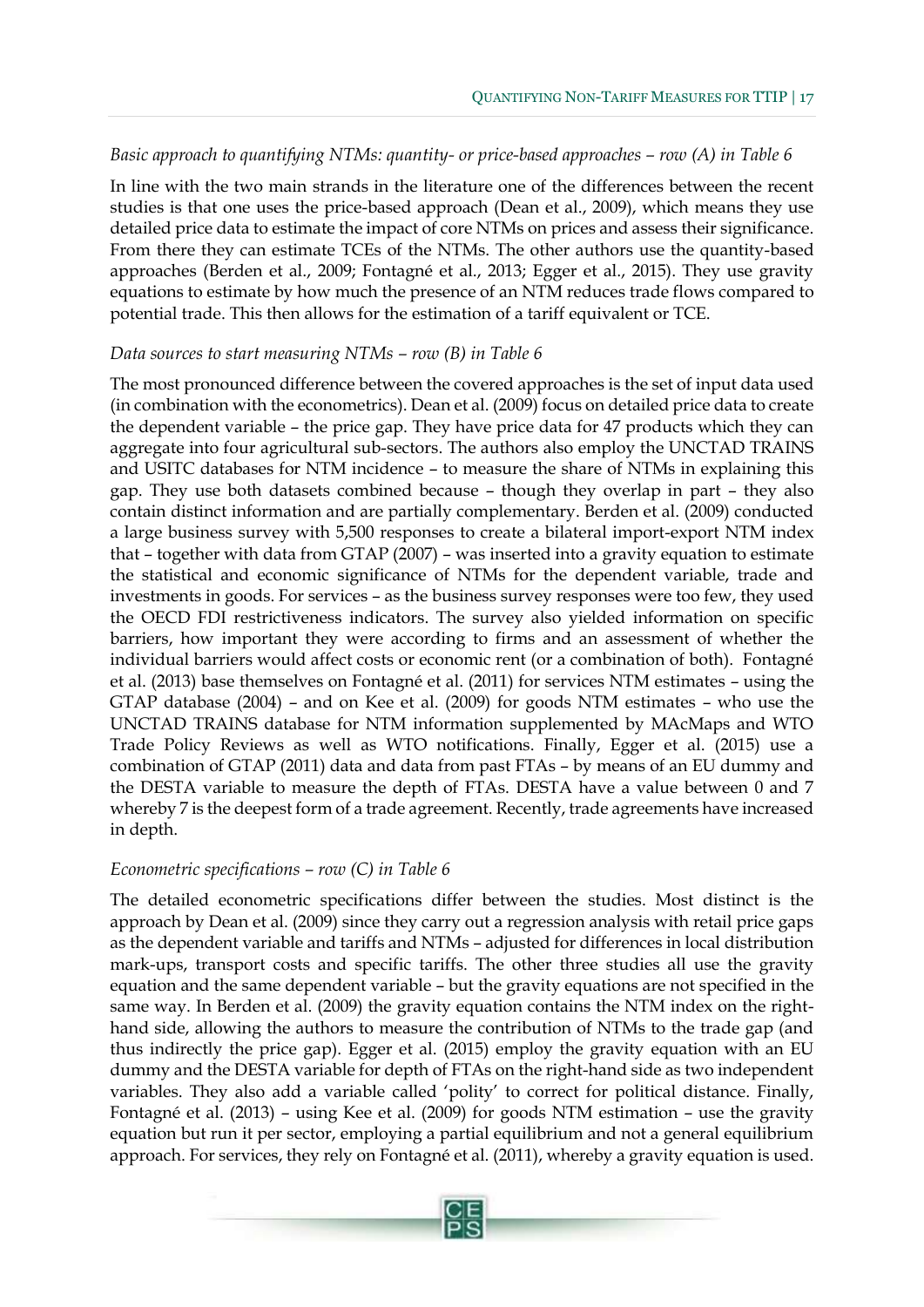#### *Level of sector disaggregation – row (D) in Table 6*

The level of disaggregation differs across the studies. Dean et al. (2009) focus on four agricultural sub-sectors – at a high degree of disaggregation, but for only a small part of the economy. It is clear that the large amount of data needed for the price-based approach limits the scope in terms of the number of sectors that can be studied. Fontagné et al. (2013) explore a limited number of goods sectors, but a comparable number of service sectors to Berden et al. (2009) and Egger et al. (2015). In terms of goods sector disaggregation Berden et al. (2009) and Egger et al. (2015) use the GTAP database (2007 and 2011) to reach the highest level of disaggregation covering the entire economy.

#### *Coverage of service sectors – row (E) in Table 6*

Dean et al. (2009), using detailed price data, focus on four agricultural sectors but do not look at service sectors. Berden et al. (2009), using the business survey, cover nine service sectors that are also in GTAP (2007). Fontagné et al. (2013) cover the same nine service sectors but use the GTAP (2004) database. Finally, Egger et al. (2015) use the broadest service sector coverage available in GTAP (2011), looking at NTMs in 11 sectors.

#### *Country coverage – row (F) in Table 6*

The three GTAP-based studies (Fontagné et al., 2013; Berden et al., 2009; and Egger et al., 2015) cover the entire world economically, but aggregate countries into relevant groups. Berden et al. (2009), focusing on TTIP, aggregate all GTAP countries into the EU, US and Rest of World (ROW). Egger et al. (2015) – also focusing on TTIP – define the EU, US, EFTA, Turkey, Other Europe, Mediterranean, Japan, China, TPP countries, Other Asia, Other middle-income, and low-income countries. Fontagné et al. (2013) specify 78 countries for goods trade and 65 for services trade. Finally, Dean et al. (2009) cover 60 countries.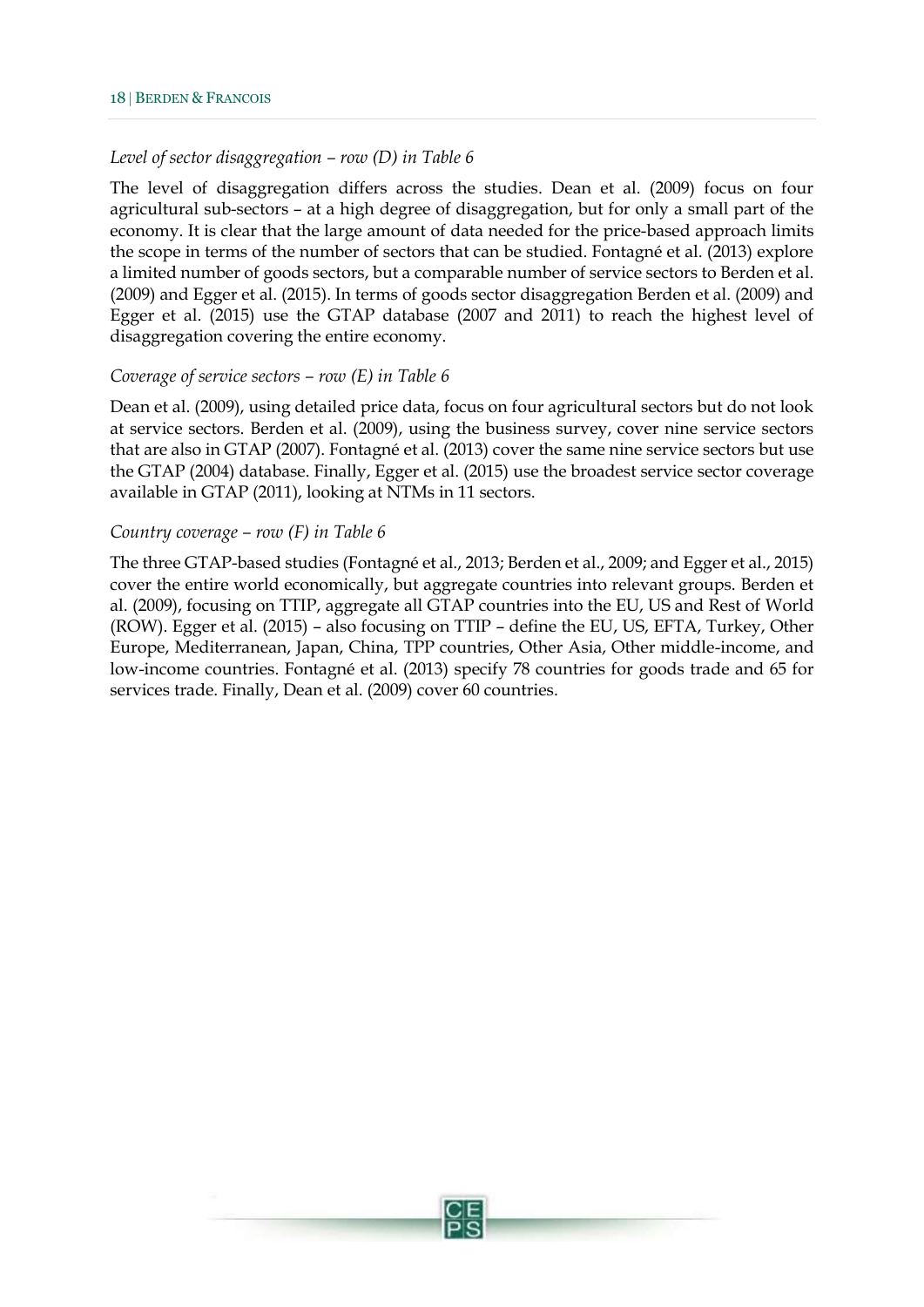| Components                                  | Dean et al. (2009)                                                                                                                                      | Berden et al. (2009)                                                                                                                                                                                                                                                                                                                                | Fontagné et al. (2013)                                                                                                                                                                                            | Egger et al. (2015)                                                                                                                                                                                                                                                                                                                                                                                                                  |
|---------------------------------------------|---------------------------------------------------------------------------------------------------------------------------------------------------------|-----------------------------------------------------------------------------------------------------------------------------------------------------------------------------------------------------------------------------------------------------------------------------------------------------------------------------------------------------|-------------------------------------------------------------------------------------------------------------------------------------------------------------------------------------------------------------------|--------------------------------------------------------------------------------------------------------------------------------------------------------------------------------------------------------------------------------------------------------------------------------------------------------------------------------------------------------------------------------------------------------------------------------------|
| Basis approach to quantifying<br>NTMs(A)    | Price-based approach                                                                                                                                    | Quantity-based approach                                                                                                                                                                                                                                                                                                                             | Quantity-based approach                                                                                                                                                                                           | Quantity-based approach                                                                                                                                                                                                                                                                                                                                                                                                              |
| Data sources to start<br>measuring NTMs (B) | UNCTAD TRAINS and USITC<br>for NTM incidence + retail<br>price data for 47 products EIU<br>City data 2001                                               | Business survey (5,500<br>responses), OECD FDI<br>restrictiveness indicators,<br>GTAP 2007 pre-release                                                                                                                                                                                                                                              | <b>UNCTAD TRAINS,</b><br>MAcMaps, WTO TPR, WTO<br>member notifications, GTAP<br>2004                                                                                                                              | EU dummy and FTA depth<br>dummy (past FTA results);<br><b>GTAP 2011</b>                                                                                                                                                                                                                                                                                                                                                              |
| Econometric specifications (C)              | Regression analysis with retail<br>price gap as dependent<br>variable and tariffs and NTMs<br>(and other control variables)<br>as independent variables | Friction variable gravity<br>analysis with goods & services<br>trade (and investment) as<br>dependent variable and NTMs<br>(and control variables) as<br>independent variables                                                                                                                                                                      | For goods NTMs estimation<br>use the gravity equation but<br>run it per sector - employing a<br>partial equilibrium and not a<br>general equilibrium approach.<br>For services NTMs a gravity<br>equation is used | Gravity analysis with goods &<br>services trade as dependent<br>variable and EU/FTA depth<br>variables (and control<br>variables) as independent<br>variables                                                                                                                                                                                                                                                                        |
| Level of disaggregation (D)                 | Fruits & vegetables, bovine<br>meat, processed food, apparel                                                                                            | Aerospace & space,<br>automotive, chemicals,<br>communication, electronics,<br>cosmetics, financial, insurance,<br>food & beverages, OICE,<br>pharmaceuticals, transport,<br>biotechnology, ICT,<br>construction, machinery,<br>medical equipment, other<br>business services, personal &<br>recreational, steel, textiles,<br>wood & paper, travel | Agriculture, manufacturing,<br>services - communication,<br>construction, financial,<br>insurance, business, other<br>services, trade, transport,<br>water                                                        | Overall goods, primary food,<br>energy, processed food,<br>beverages & tobacco,<br>petrochemicals, chemicals &<br>pharma, metals, motor<br>vehicles, electrical machinery,<br>other machinery, other goods,<br>overall services, air transport,<br>maritime transport, other<br>transport, distribution,<br>communications, banking,<br>insurance, professional and<br>business services, personal,<br>recreational, public services |
| Coverage of services sectors<br>(E)         | N <sub>o</sub>                                                                                                                                          | Yes, 9 sectors                                                                                                                                                                                                                                                                                                                                      | Yes, 9 sectors                                                                                                                                                                                                    | Yes, 11 sectors                                                                                                                                                                                                                                                                                                                                                                                                                      |
| Country coverage (F)                        | 60 countries                                                                                                                                            | EU, US and other countries<br>combined into ROW                                                                                                                                                                                                                                                                                                     | Goods: 78 countries<br>Services: 65 countries                                                                                                                                                                     | 12 regions                                                                                                                                                                                                                                                                                                                                                                                                                           |

*Table 6. Structured comparison of different approaches to quantifying NTMs*

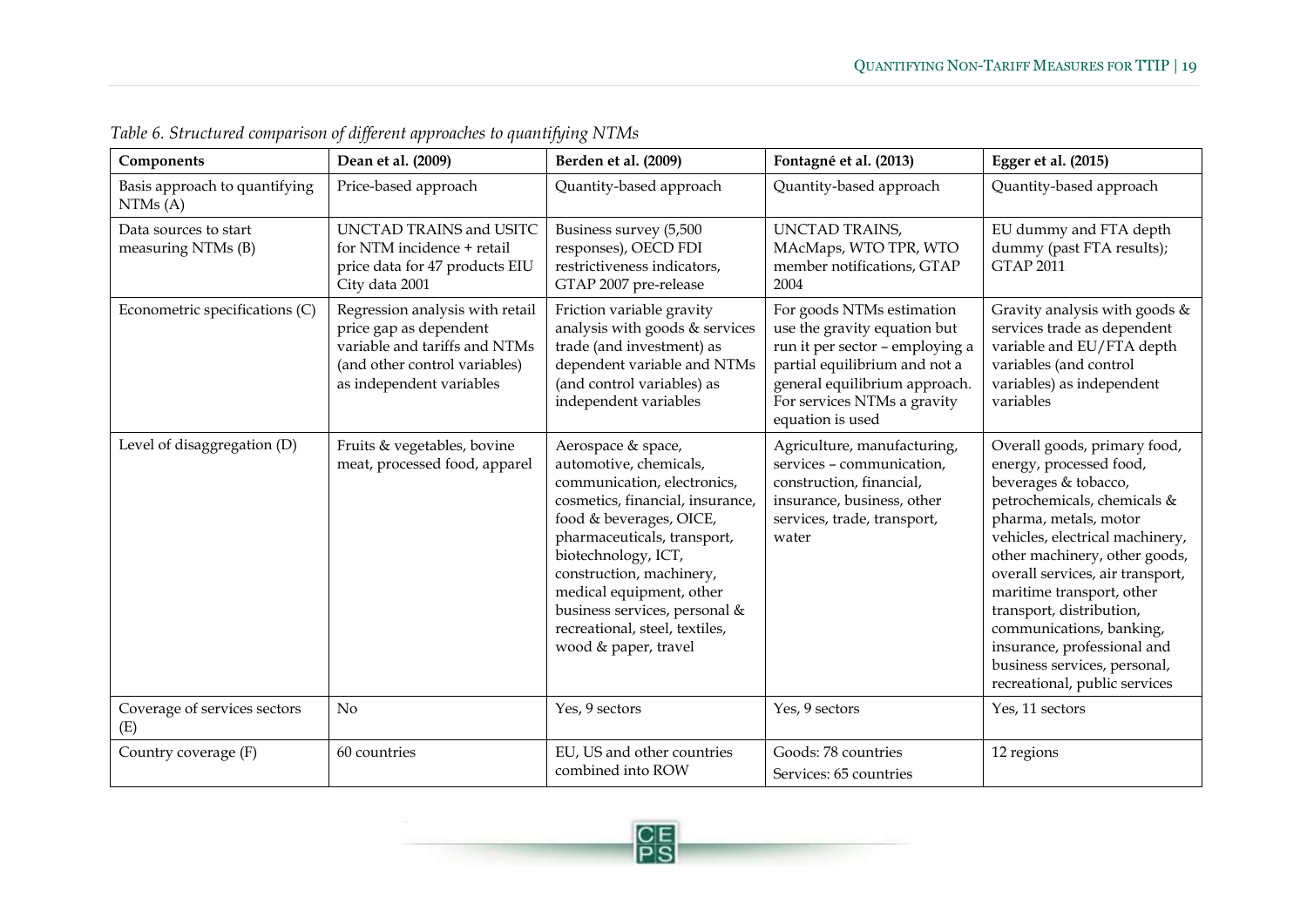#### **Strengths and weaknesses of the different approaches**

Each of the covered approaches has its merits and challenges. And in light of the complex discussion of how to quantify NTMs it is important to at least summarise some of the main strengths and weaknesses of each of the approaches in order to aid policy-makers in deciding what model they deem best-suited to the policy questions at hand. In Table 7 below, we present a short summary of the main strengths and weaknesses per approach.

| Study                     | <b>Strengths</b>                                                                                                                                                                                                                                                                                                                                                                                                                                                                                                                                                      | Weaknesses                                                                                                                                                                                                                                                                                                                                                                                                                                                                                                                                                                                                          |  |  |  |
|---------------------------|-----------------------------------------------------------------------------------------------------------------------------------------------------------------------------------------------------------------------------------------------------------------------------------------------------------------------------------------------------------------------------------------------------------------------------------------------------------------------------------------------------------------------------------------------------------------------|---------------------------------------------------------------------------------------------------------------------------------------------------------------------------------------------------------------------------------------------------------------------------------------------------------------------------------------------------------------------------------------------------------------------------------------------------------------------------------------------------------------------------------------------------------------------------------------------------------------------|--|--|--|
| Dean et al.<br>(2009)     | • The direct estimation of the<br>contribution of NTMs on the price gap<br>The direct link at product level (if price<br>$\bullet$<br>data available) to NTMs that could<br>explain the price gap<br>• The treatment of NTMs as endogenous<br>and in combination with tariffs and<br>income (through interaction terms)<br>The careful assessment of both the<br>$\bullet$<br>UNCTAD TRAINS database and<br>USITC database and combining the<br>(partially complementary) information<br>available in each of these datasets                                          | • The large amounts of price data<br>needed for all products affected by<br>large-scale FTA effects is not available<br>- so not suitable to large-scale FTA<br>policy questions<br>NTM incidence is needed to<br>distinguish NTMs from other factors<br>that influence the price gap - how to<br>measure the presence of NTMs?<br>Some of the TCEs attributed to NTMs<br>could represent price premia because<br>of product differentiation, not<br>because of the existence of NTMs                                                                                                                               |  |  |  |
| Berden<br>et al. (2009)   | • The use of a business survey that leads<br>to the construction of an NTM index<br>(values 0-100) that allows for a friction<br>variable gravity regression approach<br>• The combination of business survey<br>and OECD FDI restrictiveness indexes<br>to yield bi-directional and sector-<br>specific NTM estimates<br>• The characterisation of NTMs into cost<br>and/or economic rent inducing - very<br>important for estimating welfare<br>impacts of NTMs<br>Information on actual barriers faced<br>while exporting to the EU/US by small<br>and large firms | • Indirect estimation of the price gap:<br>first the quantity gap, then with price<br>elasticities the price gap - adding risk<br>of the quality of the estimation<br>The explained trade gap cannot be<br>directly linked to NTMs at product<br>level<br>• The risk of a biased business survey<br>(checked econometrically and no bias<br>found)<br>The concept of 'actionability' in order<br>$\bullet$<br>to divide NTMs into those that can<br>potentially be addressed and those<br>that cannot/are not likely to be<br>addressed limits the potential of<br>regulatory cooperation, but is<br>empirical only |  |  |  |
| Fontagné<br>et al. (2013) | • The estimation work of Kee et al. is<br>grounded in theory (Anderson &<br>Neary)<br>• The method of Kee et al. allows for<br>estimation of bootstrap standard errors<br>for the TCEs that take into account<br>sampling and estimation errors                                                                                                                                                                                                                                                                                                                       | Indirect estimation of the price gap:<br>first the quantity gap, then with price<br>elasticities the price gap - adding risk<br>of the quality of the estimation<br>In addition to the above, any mis-<br>$\bullet$<br>estimation of transport costs also<br>affects the NTM impact (Dean et al.);                                                                                                                                                                                                                                                                                                                  |  |  |  |

*Table 7. Summary of main strengths and weaknesses of NTM quantification approaches*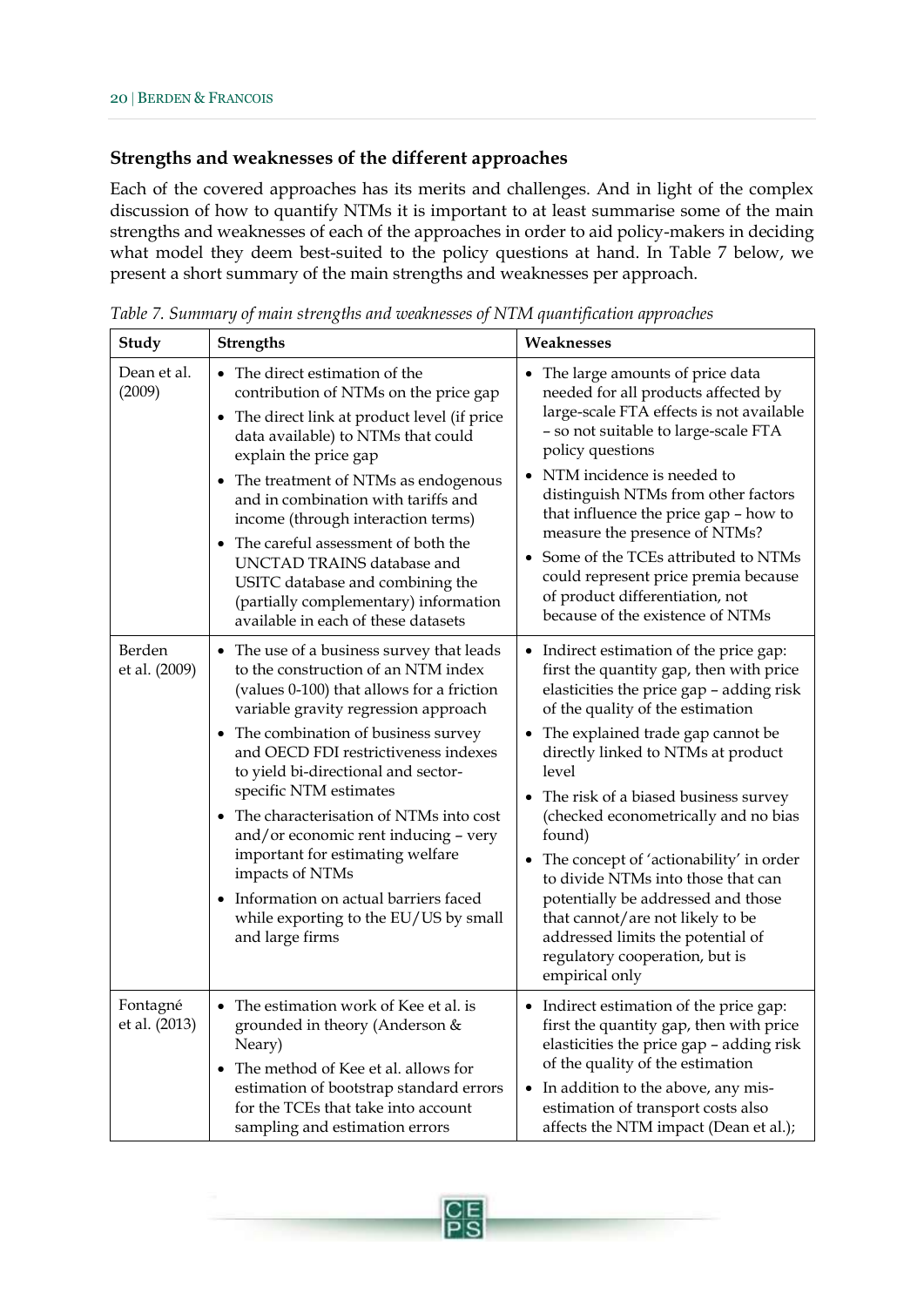| Study                  | <b>Strengths</b>                                                                                                                                                                                                                                                                                                                                                                                            | Weaknesses                                                                                                                                                                                                                                                                                                                                                                                                                           |
|------------------------|-------------------------------------------------------------------------------------------------------------------------------------------------------------------------------------------------------------------------------------------------------------------------------------------------------------------------------------------------------------------------------------------------------------|--------------------------------------------------------------------------------------------------------------------------------------------------------------------------------------------------------------------------------------------------------------------------------------------------------------------------------------------------------------------------------------------------------------------------------------|
|                        | (indicating whether the quality of the<br>estimation is a risk)<br>• Kee et al. use very detailed NTM<br>incidence data at tariff line level using<br>detailed import elasticities - coming<br>closer to product-level barriers                                                                                                                                                                             | The explained trade gap cannot be<br>٠<br>directly linked to NTMs at product<br>level (even though Kee et al. are close)<br>The partial equilibrium approach<br>$\bullet$<br>chosen by Kee et al. may lead to a bias<br>(overestimation) of NTMs - direct<br>impact, no income effects and no<br>substitution effects possible<br>• Kee et al. depend on ability of<br>Heckscher-Ohlin model specification<br>to explain trade flows |
| Egger et al.<br>(2015) | The approach to estimate potential<br>$\bullet$<br>NTMs based on a very large amount of<br>information from past FTAs<br>The use of DESTA as a variable in the<br>gravity equation to insert a measure of<br>the depth of FTAs<br>• The careful treatment of political<br>variables ('polity') and sensitivity<br>analysis to take the Berden et al.<br>concept of actionability to a new<br>(tested) level | • Indirect estimation of the price gap:<br>first the quantity gap, then with price<br>elasticities the price gap - adding risk<br>of the quality of the estimation<br>The explained trade gap cannot be<br>$\bullet$<br>directly linked to NTMs at product<br>level                                                                                                                                                                  |

## <span id="page-22-0"></span>**3.2 Juxtaposing the four approaches**

## **Comparison of study results, policy recommendations and relevance for TTIP negotiations**

The four studies covered in detail in this chapter have been used to various degrees to look at the potential effects of TTIP. It is important to note that in order to measure the potential effects of TTIP, quantifying the level of NTMs is only one – and the first – methodological step. In order to come up with economic estimates of a potential TTIP agreement, four methodological steps need to be taken:

- 1) Quantification of NTMs as explained in this chapter
- 2) Combining the quantified NTM estimates with tariff line information
- 3) Developing liberalisation scenarios that could be the result of the TTIP negotiations
- 4) Employing a macro/trade model (partial or general equilibrium) to look at the macroeconomic effects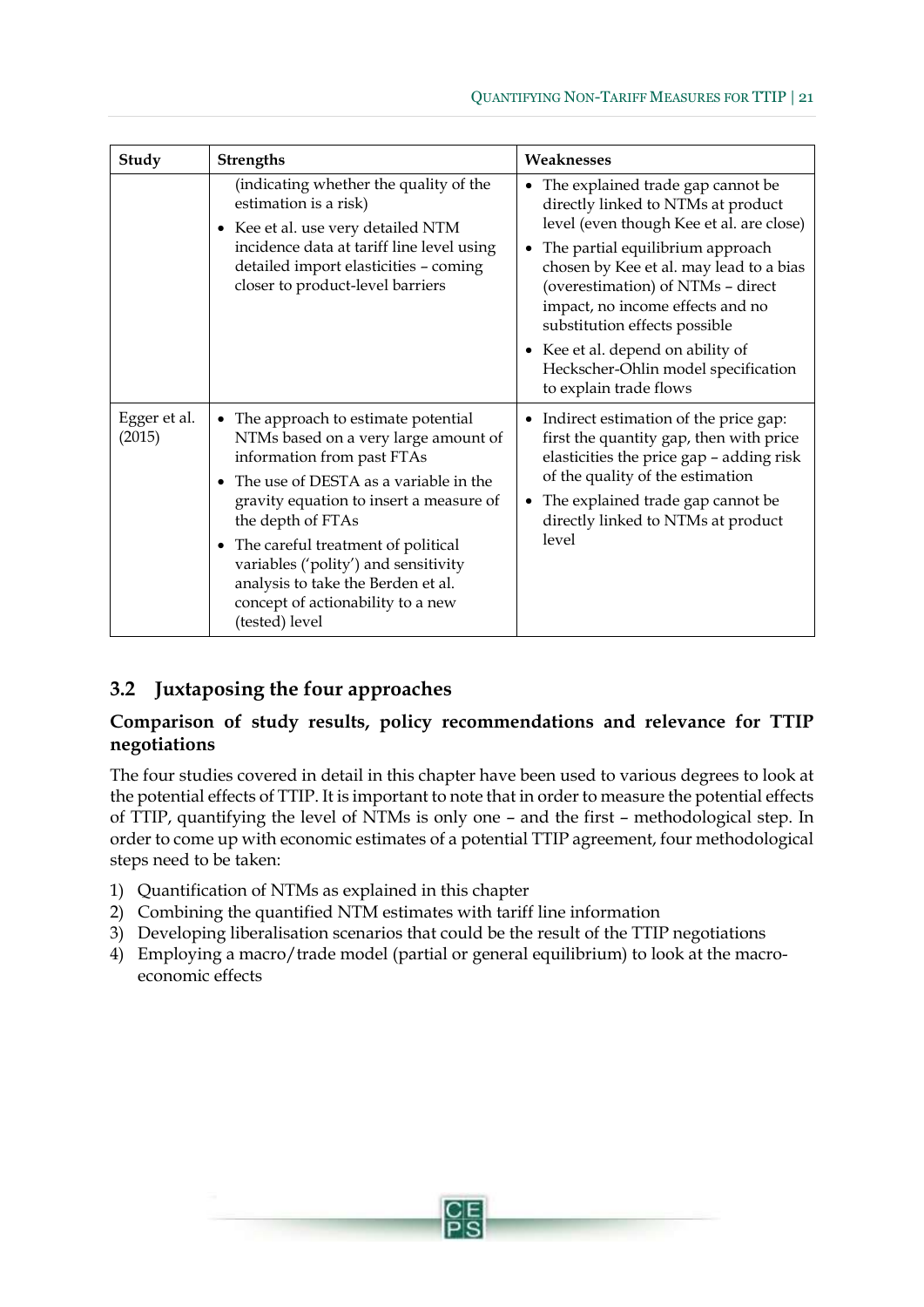

*Figure 1. NTM quantification work used in different TTIP impact studies*

## *Link between NTM quantification and TTIP impact studies*

Many studies have in recent years worked through these four steps in order to quantify the potential effects of TTIP. And these studies have shown different results of a potential TTIP agreement because of different choices made in any of these four steps: different estimations of NTMs (the topic of this chapter), different tariff line data depending on what year the study was carried out, different liberalisation scenarios, i.e. anticipated levels of ambition, and different macro/international trade models to look at the final welfare effects. In Figure 1 above, we show what NTM estimation work has been used in some of the main studies carried out to estimate the potential impact of TTIP.

#### *Comparison of NTM estimation results and link to policy-making*

In Table 8 we present the summary of estimated NTM results per study and per sector (or aggregate thereof). This is in essence a meta-results table for the most important NTM estimates carried out so far, focusing on the EU and US from the TTIP perspective. From this table some interesting conclusions can be drawn.

First of all, it becomes clear from all studies that NTMs matter significantly in terms of how they affect international trade. The studies confirm that NTMs matter more than tariffs (2.2% for US and 3.3% for EU on average, according to Fontagné et al., 2013). This result matters for policy-makers because it suggests they should focus their attention relatively more on regulatory cooperation than on tariffs when negotiating new free trade agreements, as that is the area where potential barriers are highest. In fact, the Egger et al. (2015) study presents evidence that this is indeed what policy-makers are doing in recent trade agreements – stemming from the fact that the depth of FTAs negotiated and under negotiation has increased significantly in recent years.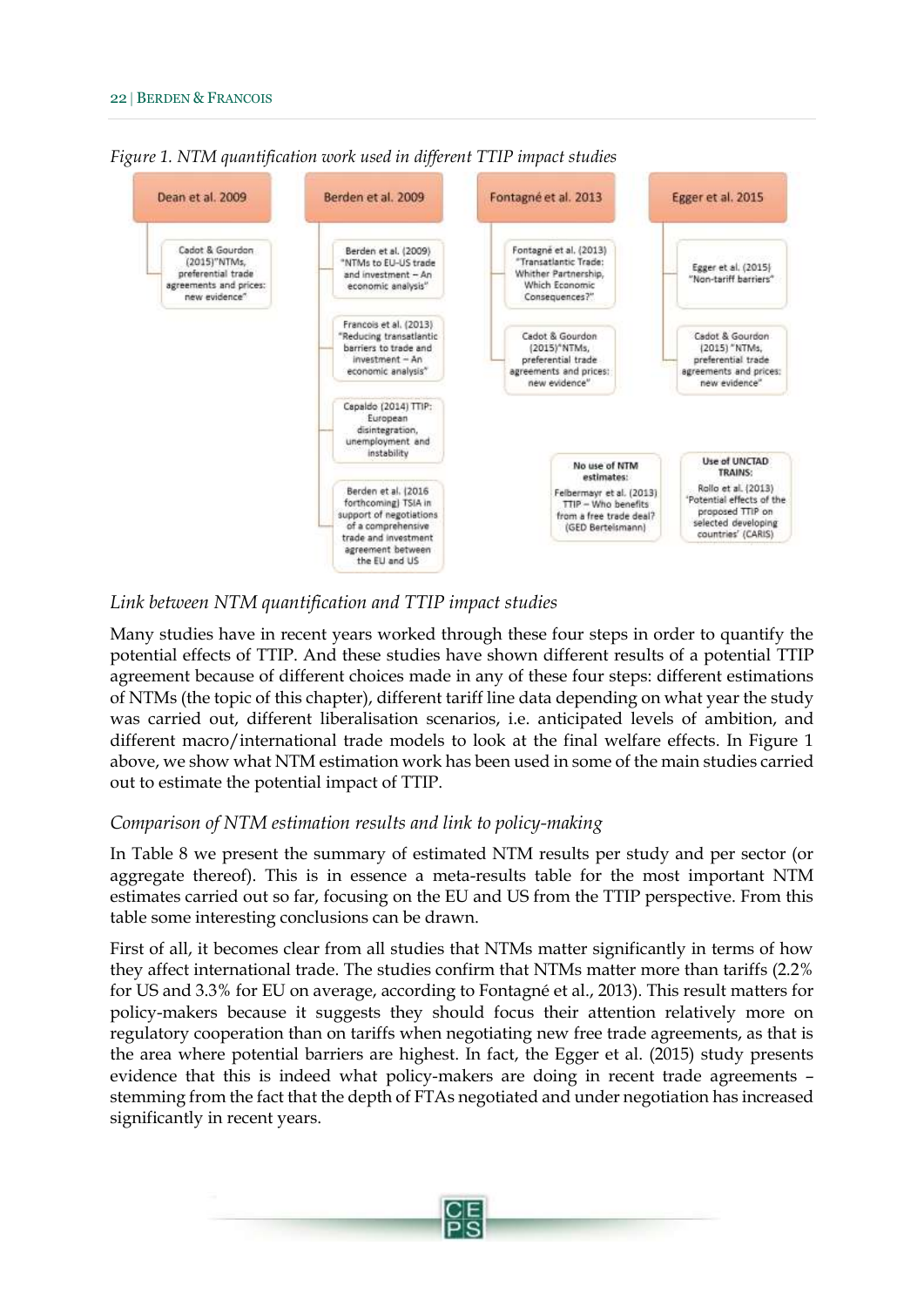Second, when we look across sectors, there appears to be a significant degree of variation between NTMs at sector level and depending on the direction of EU-US trade. For example, in processed foods, the NTMs found are much higher than in electrical machinery (electronics), and in general manufacturing goods NTMs are found to be higher than services NTMs (with the exception of Fontagné et al., 2013). This result implies that policy-makers should drill down into NTMs at sector level. They could focus first on those sectors where the differences are significant (and thus the scope for reduction is larger) based on as broad a range of studies as possible.

Third, in some sectors the studies show strikingly similar results. For example, when comparing the results of both the price-based and quantity-based approaches for processed foods, we find that the results are quite comparable across all studies. Furthermore, in some sectors like agriculture, automotive, steel, textiles, and insurance services – though level estimates vary – all studies find significant levels of NTMs. Finally, when comparing estimated service sector NTM levels – though the height of NTMs differs – all studies that looked at services NTMs find that financial services, insurance services and maritime transport services are much more restrictive in the US than in the EU. Policy-makers can take note of the reported sectors and trends found across the studies as cross-validated, and treat them as 'more likely to be accurate' (as compared to those sectors or results where divergences in findings are high – see next point).

Fourth, the studies show some important differences in results. Dean et al. (2009) and Fontagné et al. (2013) find on average much higher levels of barriers from NTMs than Berden et al. (2009) and Egger et al. (2015). It is not easy to compare the studies because they use different levels of sector aggregations, e.g. Fontagné et al. (2013), only use report aggregate manufacturing results, not sector-specific ones. However, when we make an attempt to analyse where the differences in results come from, we find that the answer lies in part in what sectors are estimated and in part in what data and methodological approaches are used.

- First, when turning to what sectors have been estimated, we note that Berden et al. (2009) do not include estimations on the agricultural sector. Dean et al. (2009) and Fontagné et al. (2013) find high agricultural barriers – which explains in part why on average for all sectors the Berden et al. (2009) study finds lower NTMs, i.e. agricultural barriers are not included. So if policy-makers want to focus on the NTM levels in agriculture, they should turn to one of the other three studies.
- Second, we find that Dean et al. (2009) and Fontagné et al. (2013) based on Kee et al. (2013) for manufacturing sectors – both use the UNCTAD TRAINS database, which collects NTMs and gives them a value '1' if present and '0' if absent. Berden et al. (2009) rely on the business survey results while Egger et al. (2015) use past FTAs as the benchmark (EU and FTA depth) – which do not have a binary nature. We believe that an important driver of the results is the binary nature of the NTMs in the UNCTAD TRAINS database versus the scaled variables of the Berden et al. business survey and FTA depth variable in Egger et al. Because the presence of any NTM is given a value '1' it is possible to overestimate NTMs using UNCTAD TRAINS. There are large data limitations to measure the incidence, impact, nature and importance of NTMs. All approaches are approximations that could help policy-makers focus on 'the biggest bang for the buck' – especially if the studies crossvalidate each other's results.
- Third, it is important to note that Kee et al. (2009) themselves indicated that as already outlined by Anderson (1998) – employing a partial equilibrium assumption on the

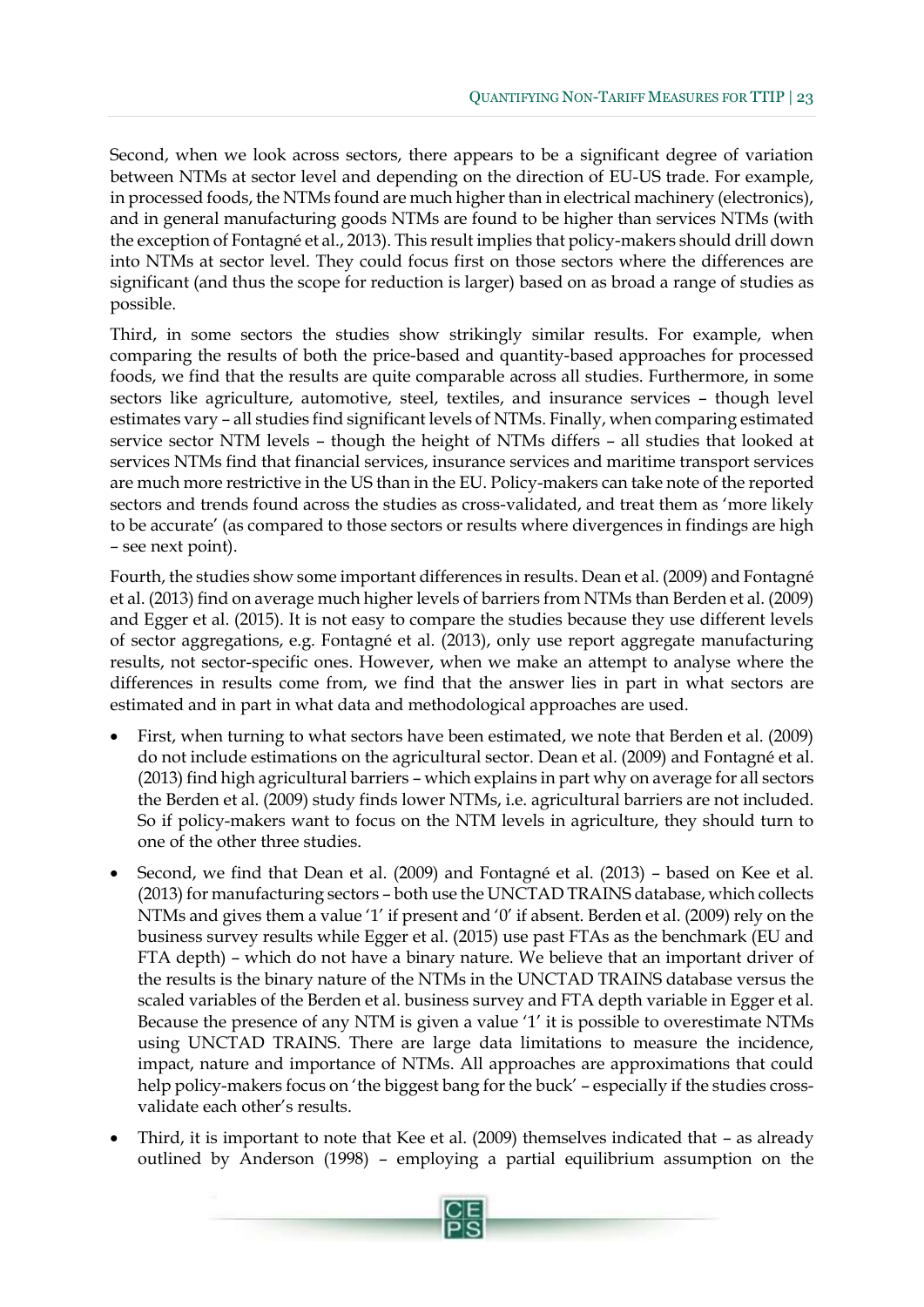estimation approach *"may lead to overestimating the degree of trade restrictiveness as the potential for substitution across markets is frozen in our setup…"* (Kee et al., 2009, p. 196). Since Fontagné et al. (2013) take the results for NTM estimations in goods from Kee, this estimation bias may also be present in their work. For policy-makers it is therefore important to realise that the Fontagné et al. (2013) results could be biased upwards.

- Fourth, Dean et al. (2009) use the price-based approach where they directly estimate the price gap and estimate the share of the price gap that can be attributed to NTMs, corrected for various factors. They however acknowledge that any measurement error in any of the control variables, e.g. transport costs, could lead to mismeasurement of the NTM variable (Q) as the residual variable that is measured. This implies that if any control variable is under-valued or if there is any effect that is not captured by the control variables, the potential NTM effect increases, thus possibly overestimating the impact of NTMs. For policy-makers it is therefore important to realise that the Fontagné et al. (2013) results could be biased upwards.
- Fifth, especially in services, the differences in NTM estimates between Berden et al. and Egger et al. on the one hand and Fontagné et al. on the other are large. This cannot be attributed to the GTAP database, because both Berden and Fontagné use the same GTAP 2007 version. Instead, we believe the different estimation results stem from the fact that Kee et al. (2009) use a partial equilibrium approach to estimating NTMs, taken subsequently by Fontagné, combined with the use of the UNCTAD TRAINS dummy variable. For policy-makers, this means that NTMs are high, but maybe not as high as presented by Fontagné.

Finally, the price-based approaches require very large amounts of data at product level to work. If policy-makers are looking to estimate NTMs for specific products, and if price data are available in sufficient quantities, then the price-based approach is a very useful one to use. However, for estimating the impact of – for example – TTIP requires measuring the impact on tens of thousands of products in many sectors. For such an exercise price data are not available. Hence, using price-based approaches for all encompassing trade agreement impacts is not recommended.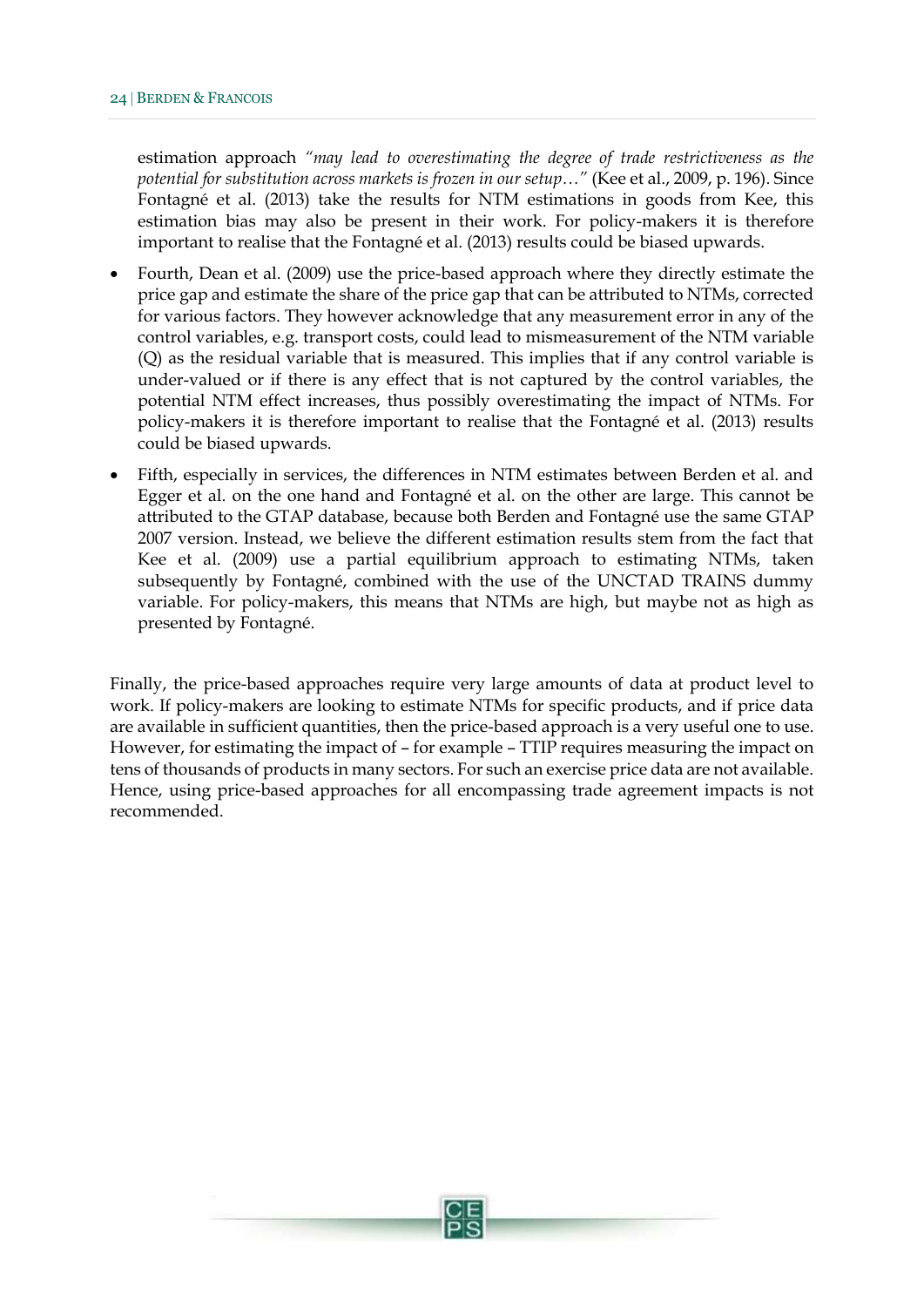*Table 8. Summary of NTM quantification results per study*

| <b>Sector</b>                        | <b>NTM TCE estimates</b><br>by Dean et al. (2009) |           | <b>NTM TCE estimates</b><br>by Berden et al. (2009) |          | <b>NTM TCE estimates</b><br>by Fontagné et al.<br>(2013) |           | <b>NTM TCE estimates</b><br>by Egger et al. (2015) -<br>EU dummy<br>(goods)/current policy<br>(services) |           | <b>NTM TCE estimates</b><br>by Egger et al. (2015) -<br>FTA depth<br>(goods)/current policy<br>(services) |           |
|--------------------------------------|---------------------------------------------------|-----------|-----------------------------------------------------|----------|----------------------------------------------------------|-----------|----------------------------------------------------------------------------------------------------------|-----------|-----------------------------------------------------------------------------------------------------------|-----------|
|                                      | (A)                                               | (B)       | (C)                                                 | (D)      | (E)                                                      | (F)       | (G)                                                                                                      | (H)       | (I)                                                                                                       | (J)       |
|                                      | ${\bf EU}$                                        | <b>US</b> | <b>EU</b> to US                                     | US to EU | EU                                                       | <b>US</b> | EU                                                                                                       | <b>US</b> | EU                                                                                                        | <b>US</b> |
| All goods                            |                                                   |           |                                                     |          |                                                          |           | 12.9                                                                                                     | 12.9      | 13.7                                                                                                      | 13.7      |
| <b>Agriculture</b>                   |                                                   |           |                                                     |          | 48.2                                                     | 51.3      | 25.2                                                                                                     | 25.2      | 15.8                                                                                                      | 15.8      |
| - Bovine meat                        | 68.2                                              | 80.0      |                                                     |          |                                                          |           |                                                                                                          |           |                                                                                                           |           |
| - Fruits & vegetables                | 48.2                                              | 60.6      |                                                     |          |                                                          |           |                                                                                                          |           |                                                                                                           |           |
| Manufacturing                        |                                                   |           |                                                     |          | 42.8                                                     | 32.3      |                                                                                                          |           |                                                                                                           |           |
| - Aerospace & space                  |                                                   |           | 19.1                                                | 18.8     |                                                          |           |                                                                                                          |           |                                                                                                           |           |
| - Automotive                         |                                                   |           | 26.8                                                | 25.5     |                                                          |           | 19.5                                                                                                     | 19.5      | 19.3                                                                                                      | 19.3      |
| - Beverages & tobacco                |                                                   |           |                                                     |          |                                                          |           | 41.8                                                                                                     | 41.8      | 42.0                                                                                                      | 42.0      |
| - Biotechnology                      |                                                   |           |                                                     |          |                                                          |           |                                                                                                          |           |                                                                                                           |           |
| - Chemicals                          |                                                   |           | 21.0                                                | 23.9     |                                                          |           | 20.6                                                                                                     | 20.6      | 29.1                                                                                                      | 29.1      |
| - Cosmetics                          |                                                   |           | 32.4                                                | 34.6     |                                                          |           |                                                                                                          |           |                                                                                                           |           |
| - Electronics (electrical machinery) |                                                   |           | 6.5                                                 | 6.5      |                                                          |           | 19.4                                                                                                     | 19.4      | 1.8                                                                                                       | 1.8       |
| - Energy                             |                                                   |           |                                                     |          |                                                          |           | $-0.01$                                                                                                  | $-0.01$   | 16.1                                                                                                      | 16.1      |
| - Machinery                          |                                                   |           |                                                     |          |                                                          |           | 1.6                                                                                                      | 1.6       | 6.2                                                                                                       | 6.2       |
| - Medical equipment                  |                                                   |           |                                                     |          |                                                          |           |                                                                                                          |           |                                                                                                           |           |
| - Office, Info & Comm, equip.        |                                                   |           | 22.9                                                | 19.1     |                                                          |           |                                                                                                          |           |                                                                                                           |           |
| - Other goods                        |                                                   |           |                                                     |          |                                                          |           | 5.7                                                                                                      | 5.7       | 3.6                                                                                                       | 3.6       |
| - Petrochemicals                     |                                                   |           |                                                     |          |                                                          |           | 7.9                                                                                                      | 7.9       | 24.2                                                                                                      | 24.2      |
| - Pharmaceuticals                    |                                                   |           | 9.5                                                 | 15.3     |                                                          |           | 20.6                                                                                                     | 20.6      | 29.1                                                                                                      | 29.1      |

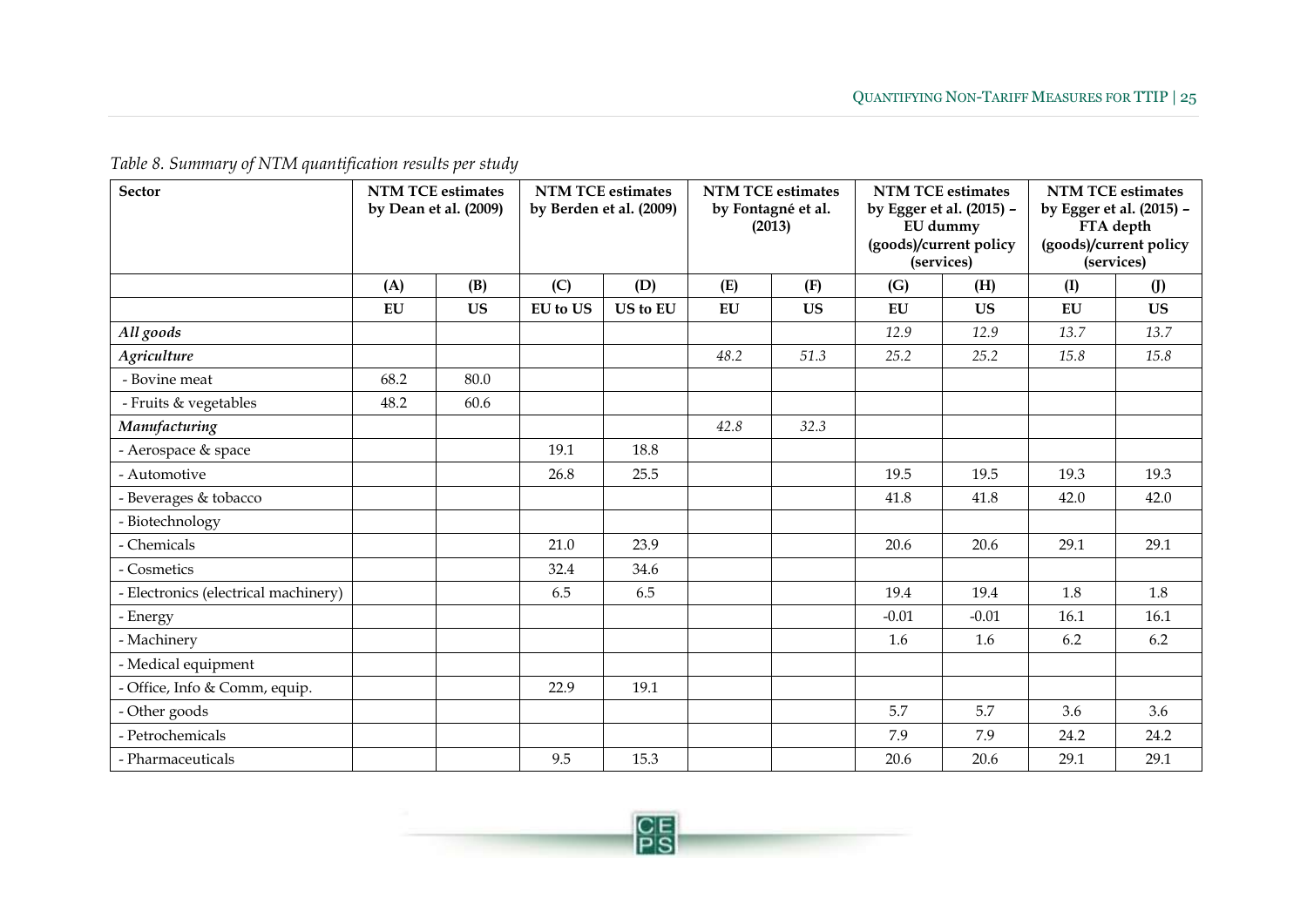## 26 | BERDEN & FRANCOIS

| <b>Sector</b>                  | <b>NTM TCE estimates</b><br>by Dean et al. (2009) |           | <b>NTM TCE estimates</b><br>by Berden et al. (2009) |          | <b>NTM TCE estimates</b><br>by Fontagné et al.<br>(2013) |           | <b>NTM TCE estimates</b><br>by Egger et al. (2015) -<br>EU dummy<br>(goods)/current policy<br>(services) |           | <b>NTM TCE estimates</b><br>by Egger et al. (2015) -<br>FTA depth<br>(goods)/current policy<br>(services) |           |
|--------------------------------|---------------------------------------------------|-----------|-----------------------------------------------------|----------|----------------------------------------------------------|-----------|----------------------------------------------------------------------------------------------------------|-----------|-----------------------------------------------------------------------------------------------------------|-----------|
|                                | (A)                                               | (B)       | (C)                                                 | (D)      | (E)                                                      | (F)       | (G)                                                                                                      | (H)       | (I)                                                                                                       | $($ $J)$  |
|                                | EU                                                | <b>US</b> | <b>EU</b> to US                                     | US to EU | EU                                                       | <b>US</b> | EU                                                                                                       | <b>US</b> | EU                                                                                                        | <b>US</b> |
| - Processed food               | 35.6                                              | 34.6      | 73.3                                                | 56.8     |                                                          |           | 48.4                                                                                                     | 48.4      | 33.8                                                                                                      | 33.8      |
| - Steel (metals)               |                                                   |           | 17.0                                                | 11.9     |                                                          |           | 38.5                                                                                                     | 38.5      | 16.7                                                                                                      | 16.7      |
| - Textiles                     | 46.3                                              | 22.6      | 16.7                                                | 19.2     |                                                          |           |                                                                                                          |           |                                                                                                           |           |
| - Wood & paper products        |                                                   |           | 7.7                                                 | 11.3     |                                                          |           |                                                                                                          |           |                                                                                                           |           |
| <b>Services</b>                |                                                   |           | 8.5                                                 | 8.9      | 32.0                                                     | 47.3      | 12.8                                                                                                     | 12.9      | 12.8                                                                                                      | 12.9      |
| - Air transport services       |                                                   |           |                                                     |          |                                                          |           | 25.0                                                                                                     | 11.0      | 25.0                                                                                                      | 11.0      |
| - Communication services       |                                                   |           | 1.7                                                 | 11.7     | 38.6                                                     | 36.9      | 1.1                                                                                                      | 3.5       | 1.1                                                                                                       | 3.5       |
| - Construction services        |                                                   |           | 2.5                                                 | 4.6      | 53.2                                                     | 95.4      | 4.6                                                                                                      | 2.5       | 4.6                                                                                                       | 2.5       |
| - Distribution                 |                                                   |           |                                                     |          |                                                          |           | 1.4                                                                                                      | 0.0       | 1.4                                                                                                       | 0.0       |
| - Financial services (banking) |                                                   |           | 31.7                                                | 11.3     | 51.2                                                     | 51.3      | 1.5                                                                                                      | 17.0      | 1.5                                                                                                       | 17.0      |
| $-$ ICT                        |                                                   |           | 3.9                                                 | 14.9     |                                                          |           |                                                                                                          |           |                                                                                                           |           |
| - Insurance services           |                                                   |           | 19.1                                                | 10.8     | 44.9                                                     | 43.7      | 6.6                                                                                                      | 17.0      | 6.6                                                                                                       | 17.0      |
| - Maritime transport services  |                                                   |           |                                                     |          | 65.3                                                     | 98.4      | 1.7                                                                                                      | 13.0      | 1.7                                                                                                       | 13.0      |
| - Other business services      |                                                   |           | 3.9                                                 | 14.9     | 32.6                                                     | 42.3      | 35.4                                                                                                     | 42.0      | 35.4                                                                                                      | 42.0      |
| - Other transport services     |                                                   |           |                                                     |          |                                                          |           | 29.7                                                                                                     | 0.0       | 29.7                                                                                                      | 0.0       |
| - Pers., recreational services |                                                   |           | 2.5                                                 | 4.4      |                                                          |           |                                                                                                          |           |                                                                                                           |           |
| - Trade                        |                                                   |           |                                                     |          | 48.0                                                     | 61.5      |                                                                                                          |           |                                                                                                           |           |
| - Transport services           |                                                   |           |                                                     |          | 29.1                                                     | 17.5      |                                                                                                          |           |                                                                                                           |           |
| - Travel services              |                                                   |           |                                                     |          |                                                          |           |                                                                                                          |           |                                                                                                           |           |
| Total average                  | 49.6                                              | 49.5      | 17.7                                                | 17.5     | 41.0                                                     | 42.2      | 17.0                                                                                                     | 18.7      | 16.4                                                                                                      | 18.1      |

 $\frac{CE}{PS}$ 

*Sources:* Dean et al. (2009), Berden et al. (2009), Kee et al. (2009), Fontagné et al. (2011) and Egger et al. (2015).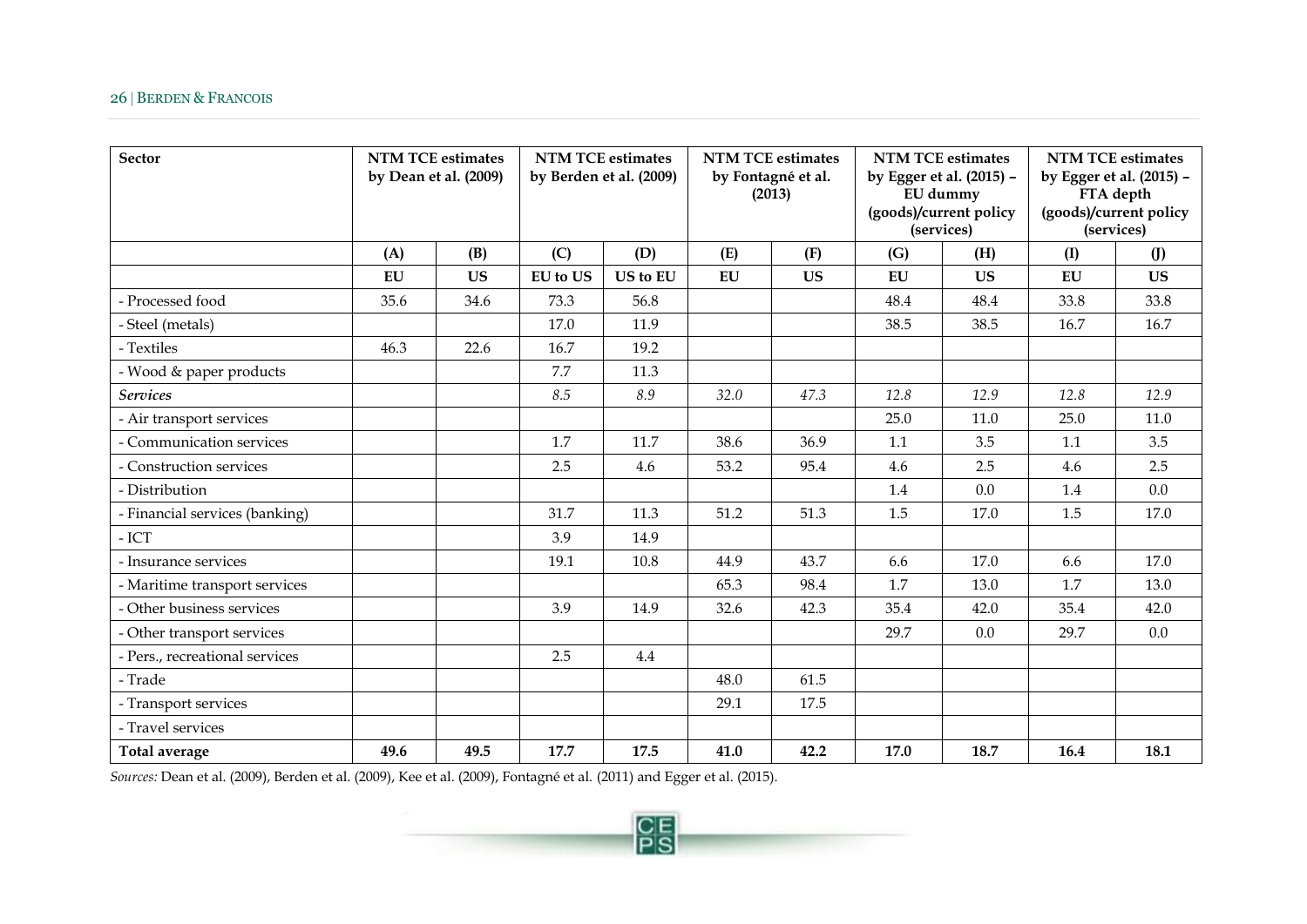#### <span id="page-28-0"></span>**References**

- Aitken, N.D. (1973), "The effect of the EEC and EFTA on European trade: A temporal crosssection analysis", *American Economic Review* 63(5), 881-892.
- Anderson, J. (1998), "Trade restrictiveness Benchmarks", *Economic Journal*, Vol. 108(449), July, 1111-1125.
- Anderson, J. and P. Neary (1992), "Trade reforms with quotas, partial rent retention and tariffs", *Econometrica*, Vol. 60(1), 57-76.
- \_\_\_\_\_\_\_ (1994), "Measuring the restrictiveness of trade policy", *World Bank Economic Review*, Vol. 8(2), May, 151-169.
- \_\_\_\_\_\_\_ (1996), "A new approach to evaluating trade policy", *Review of Economic Studies*, Vol. 63(1), January, 107-125.
	- \_\_\_\_\_\_\_ (2003), "The Mercantilist index of trade policy", *International Economic Review*, Vol. 44(2), May, 627-649.
		- (2007), "Welfare versus market access: the implications of tariff structure for tariff reform", *Journal of International Economics*, Vol. 71(2), March, 627-649.
- Baldwin, R. (1975), Foreign Trade Regimes and Economic Development: The Philippines, National Bureau of Economic Research, New York, NY: Columbia University Press.
- Berden, K.G., J. Bergstrand and E. van Etten (2014), "Governance and Globalisation", *The World Economy*, Vol. 37, No. 3, March, 353-386.
- Berden, K.G., J. Francois, S. Tamminen, M. Thelle and P. Wymenga (2009), "Non-Tariff Measures in EU-US Trade and Investment – An Economic Analysis", Ecorys report prepared for the European Commission, Reference OJ 2007/S180-219493.
- Berden, K.G. and J. Vermeulen (2016 forthcoming), "Trade Sustainability Impact Assessment (Trade SIA) in support of negotiations of a comprehensive trade and investment agreement between the European Union and the United States of America", Ecorys report prepared for the European Commission under the Framework Contract TRADE/2013/E1/E03.
- Bhagwati, J. and T.N. Srinivasan (1975), Foreign Trade Regimes and Economic Development: India, National Bureau of Economic Research, New York, NY: Columbia University Press.
- Borchert, I., B. Gootiiz and A. Mattoo (2011), "Services in Doha: What's on the table", in W. Martin and A. Mattoo (eds), *Unfinished Business? The WTO's Doha Agenda*, Washington, D.C.: World Bank/CEPR, pp. 115-143.

\_\_\_\_\_\_\_ (2014), "Policy barriers to international trade in services: Evidence from a new database", The World Bank Economic Review, 28, 162-188.

Bradford, S. (2003), "Paying the price: final goods protection in OECD countries," *Review of Economic and Statistics*, 85(1), 24-37.

\_\_\_\_\_\_\_ (2005), "The Extent and Impact of Final Goods Non-Tariff Barriers in Rich Countries," in P. Dee and M. Ferrantino (eds), *Quantitative Methods for Assessing the Effects of Non-Tariff Measures and Trade Facilitation*, Singapore: World Scientific Publishing.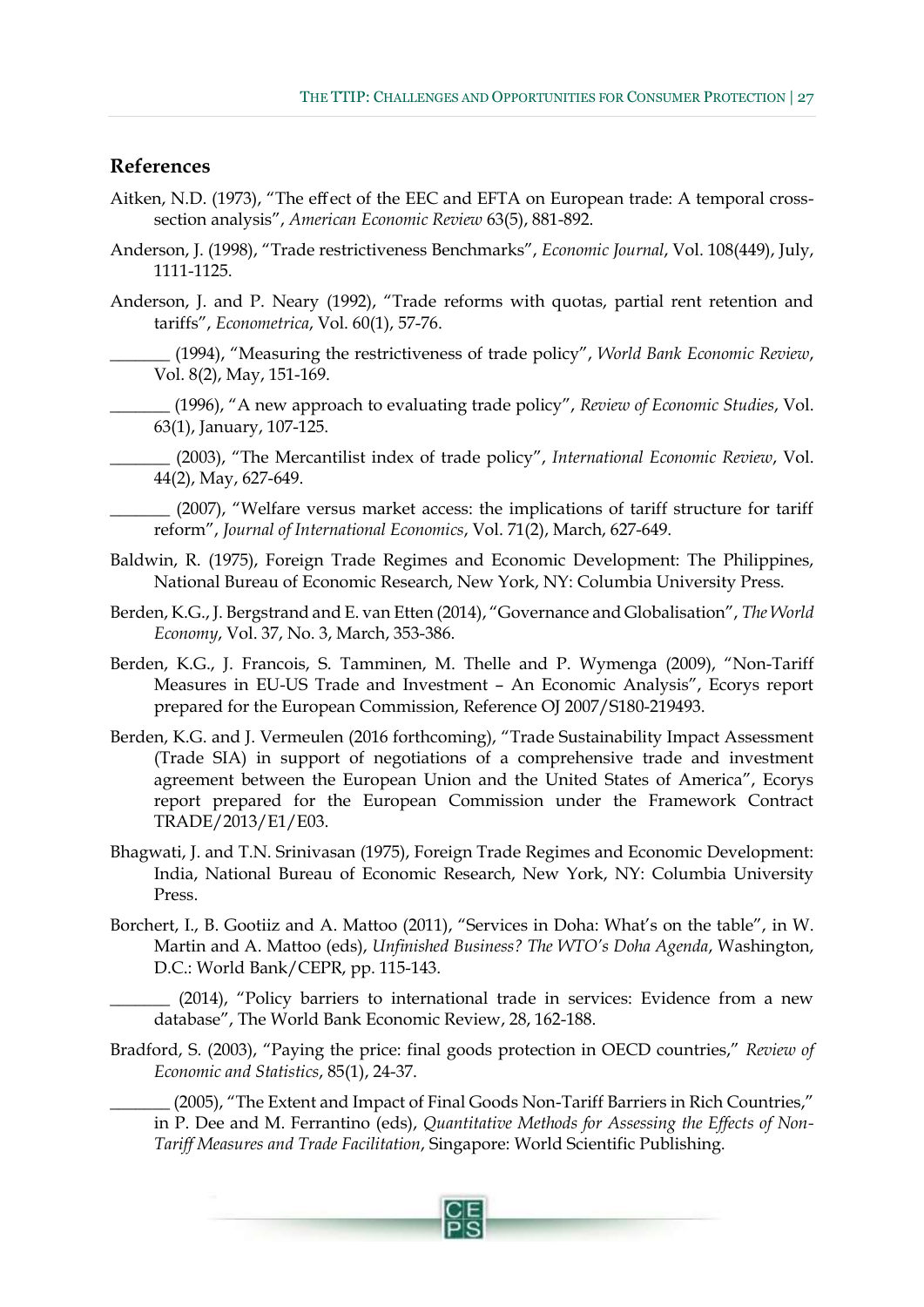- Broda, C. and D. Weinstein (2006), "Globalization and the gains from variety", *Quarterly Journal of Economics,* 121, 541-585.
- Cadot, O. and J. Gourdon (2015), "NTMs, Preferential Trade Agreements, and Prices: New evidence", CEPII Working Paper, No. 2015-01, CEPII, Paris, February.
- Cadot, O. and M. Malouche (eds) (2012), *Non-Tariff Measures – A Fresh Look at Trade Policy's New Frontier*, London and Washington, D.C.: CEPR and World Bank.
- Capaldo, J. (2014), "The Trans-Atlantic Trade and Investment Partnership: European Disintegration, Unemployment and Instability", Global Development and Environment Institute, Working Paper No. 14-03, October.
- De Benedictis, L. and L. Tajoli (2011), "The world trade network", *The World Economy*, 34, 1417- 1454.
- Dean, J.M., J. Signoret, R. Feinberg, R. Ludema and M. Ferrantino (2009), "Estimating the Price Effects of Non-Tariff Barriers", The B.E. Journal of Economic Analysis & Policy, Vol. 9, No. 1 (Contributions), Article 12.
- Deardorff, A.V. and R.M. Stern (1998), *Measurement of Nontariff Barriers*, Ann Arbor, MI: University of Michigan Press.
- Donnelly, W. and D. Manifold (2005), "A Compilation of Reported Non-Tariff Measures: Description of the Information", USITC Working Paper EC2005-05-A, International Trade Commission, Washington, D.C.
- Dür, A., L. Baccini and M. Elsig (2014), "The design of international trade agreements: Introducing a new database", *Review of International Organizations*, 9, 353-375.
- Egger, P., J. Francois, M. Manchin and D. Nelson (2015), "Non-tariff barriers", *Economic Policy*, Vol. 2.
- Egger, P., M. Larchand and K.E. Staub (2012), "Trade preferences and bilateral trade in goods and services: A structural approach", CEPR Discussion Paper No. DP9051, Centre for Economic Policy Research, London.
- Felbermayr, G., B. Heid, and S. Lehwald (2013), "Transatlantic Trade and Investment Partnership (TTIP) – Who benefits from a free trade deal?", GED Bertelsmann Foundation.
- Felbermayr, G., B. Jung and M. Larch (2013), "Icebergs versus tariffs: a quantitative perspective on the gains from trade", CESifo Working Paper 4175, Center for Economic Studies, Munich.
- Ferrantino, M.J. (2006), "Quantifying the Trade and Economic Effects of Non-Tariff Measures", OECD Trade Policy Papers, No. 28, OECD Publishing, Paris.
	- (2009), "Methodological approaches to the quantification of non-tariff measures", chapter IX in Mia Mikic with Martin Wermelinger (eds), *Rising Non-Tariff Protectionism and Crisis Recovery,* study by the Asia-Pacific Research and Training Network on Trade (ARTNeT) of the UN Economic and Social Commission for Asia and the Pacific (ESCAP) [\(www.unescap.org/sites/default/files/tipub2587.pdf\)](http://www.unescap.org/sites/default/files/tipub2587.pdf).
- Fontagné, L., J. Gourdon and S. Jean (2013), "Transatlantic Trade: Whither Partnership, Which Economic Consequences?", CEPII Policy Brief No. 1, CEPII, Paris.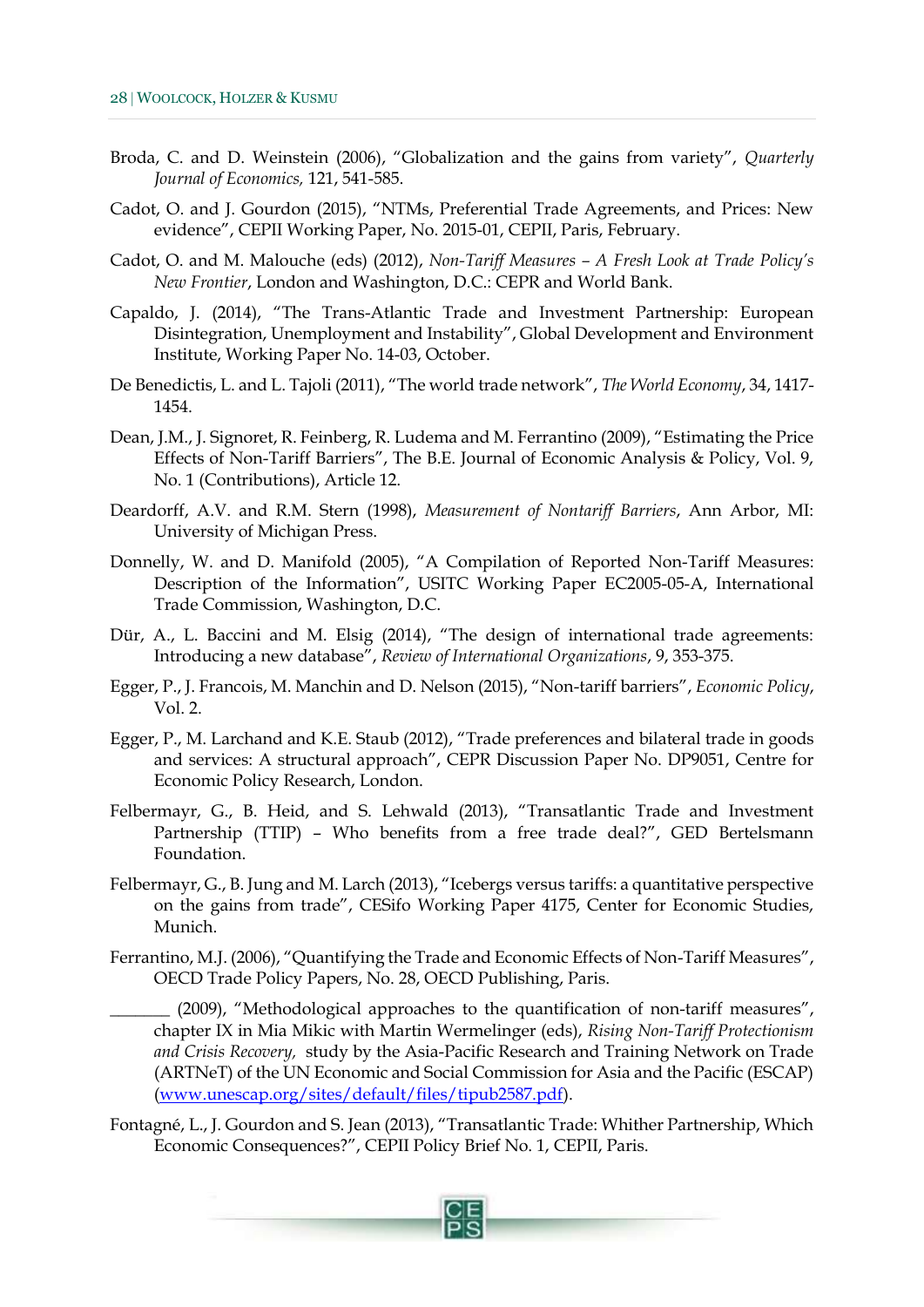- Fontagné, L., A. Guillin and C. Mitaritonna (2011), "Estimations of Tariff Equivalents for the Services Sectors", CEPII Working Paper 2011-24, CEPII, Paris.
- Francois, J.F. and B. Hoekman (2010), "Services trade and policy", *Journal of Economic Literature*, 48, 642-92.
- Francois, J., M. Manchin, H. Norberg, O. Pindyuk and P. Tomberger (2013), "Reducing Transatlantic Barriers to Trade and Investment – An Economic Analysis", Report prepared for the European Commission under implementing Framework Contract TRADE10/A2/A16, March.
- Francois, J., O. Pindyuk and J. Woerz (2009), "Trends in International Trade and FDI in Services: a global dataset of services trade", Technical Report Discussion Paper 2009-08- 02, Institute for International and Development Economics, Rotterdam.
- Hoekman, B., F. Ng and M. Olarreaga (2004), "Agricultural tariffs versus subsidies: what's more important for developing countries", *World Bank Economic Review*, Vol. 18(2), May, 175-204.
- Jafari, Y. and D. Tarr (2015), "Estimates of Ad Valorem Equivalents of Barriers Against Foreign Suppliers of Services in Eleven Services Sectors and 103 Countries", *World Economy*, forthcoming.
- Kee, H., A. Nicita and M. Olarreaga (2008), "Import Demand Elasticities and Trade Distortions", *Review of Economics and Statistics*, 90(4), 666-682.
	- \_\_\_\_\_\_\_ (2009), "Estimating Trade Restrictiveness", *Economic Journal*, 119(534), 172-199.
- Leamer, E. (1988), "Measures of Openness", in R.E. Baldwin (ed.), *Trade Policy Issues and Empirical Analysis*, Chicago: University of Chicago Press and NBER.

(1990), "Latin America as a target of trade barriers erected by the major developed countries in 1983", *Journal of Development Economics*, Vol. 32(2), April, 337-368.

- Linnemann, H. (1966), *An econometric study of international trade flows*, Amsterdam: North Holland Publishing.
- Pelkmans, J. and M. Egan (2015 forthcoming), "TTIP's Hard Core: Technical barriers to trade and standards", in D.S. Hamilton and J. Pelkmans (eds), *Rule-Makers or Rule-Takers: Exploring the Transatlantic Trade and Investment Partnership*, London: Rowman & Littlefield International.
- Park, S.-C. (2002), "Measuring Tariff Equivalents in Cross-Border Trade in Services", Trade Working Papers 353, East Asian Bureau of Economic Research.
- Rollo, J., P. Holmes, S. Henson, M. Mendez Parra, S. Ollerenshaw, J. Lopez Gonzalez, X. Cirera and M. Sandi (2013), "Potential Effects of the Proposed Transatlantic Trade and Investment Partnership on Selected Developing Countries", Report by CARIS, University of Sussex for the Department for International Development.
- Roy, M. (2011), "Services Commitments in Preferential Trade Agreements: An Expanded Dataset", Staff Working Paper ERSD-2011-18, World Trade Organization, Geneva, 9 November.

Shepherd, B. (2004), "EU standards database", mimeo, Science Po, Paris.